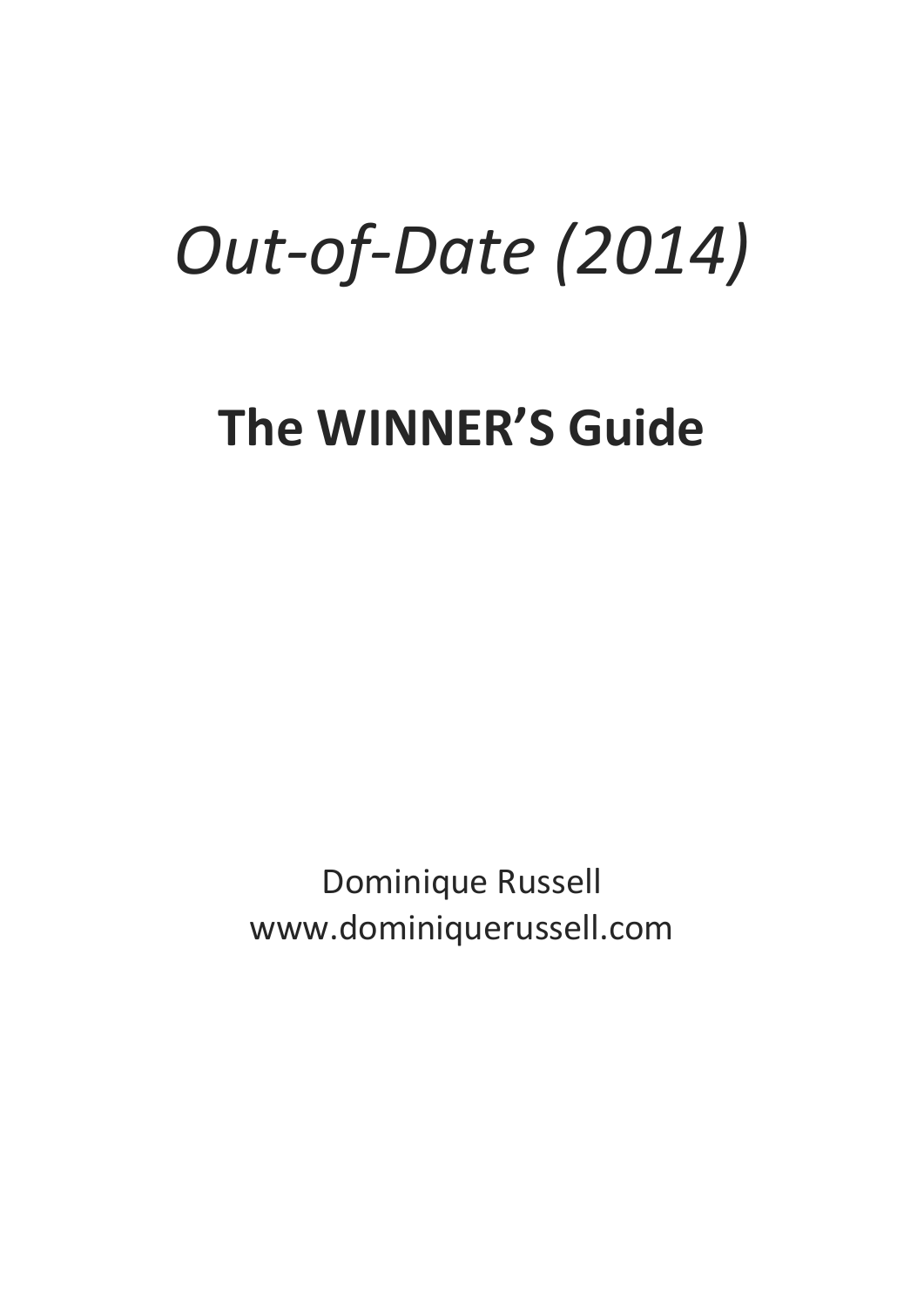Object type: Occaneechi Pipe Finds number: 680 Description: Large smoking pipe Date: 1700 Findspot: Virginia, U.S.A. Dimensions: 13.9 x 2.1cm Curator's comments: The Occaneechi smoked tobacco, and possibly other plants. This is reflected by the numerous clay pipe-stem and pipe-bowl fragments that are often found. Some of these were made by Native Americans (probably including the Occaneechi) but this was made of English kaolin clay and acquired through trade. Acquisition name: Out-of-Date Acquisition date: 2014

# *14/685*

Object type: Horse Shoe Finds number: 685 Description: Heavily corroded horse shoe Date: 930 AD Findspot: UK Dimensions: 14.1 x 12.5cm

Curator's comments: Archaeologists disagree about when horseshoes were first introduced into this country. However, they were certainly in general use by the 9th and 10th centuries. Dating horseshoes can be difficult especially when such finds are heavily corroded. One indicator is to look at the areas around the nail holes. The nail holes in medieval horseshoes were punched rather than drilled as they are in modern horseshoes. This can lead to a slight thickening of the area around the nail hole or even to a bulge in the edge of the shoe as this example shows.

Acquisition name: Out-of-Date Acquisition date: 2014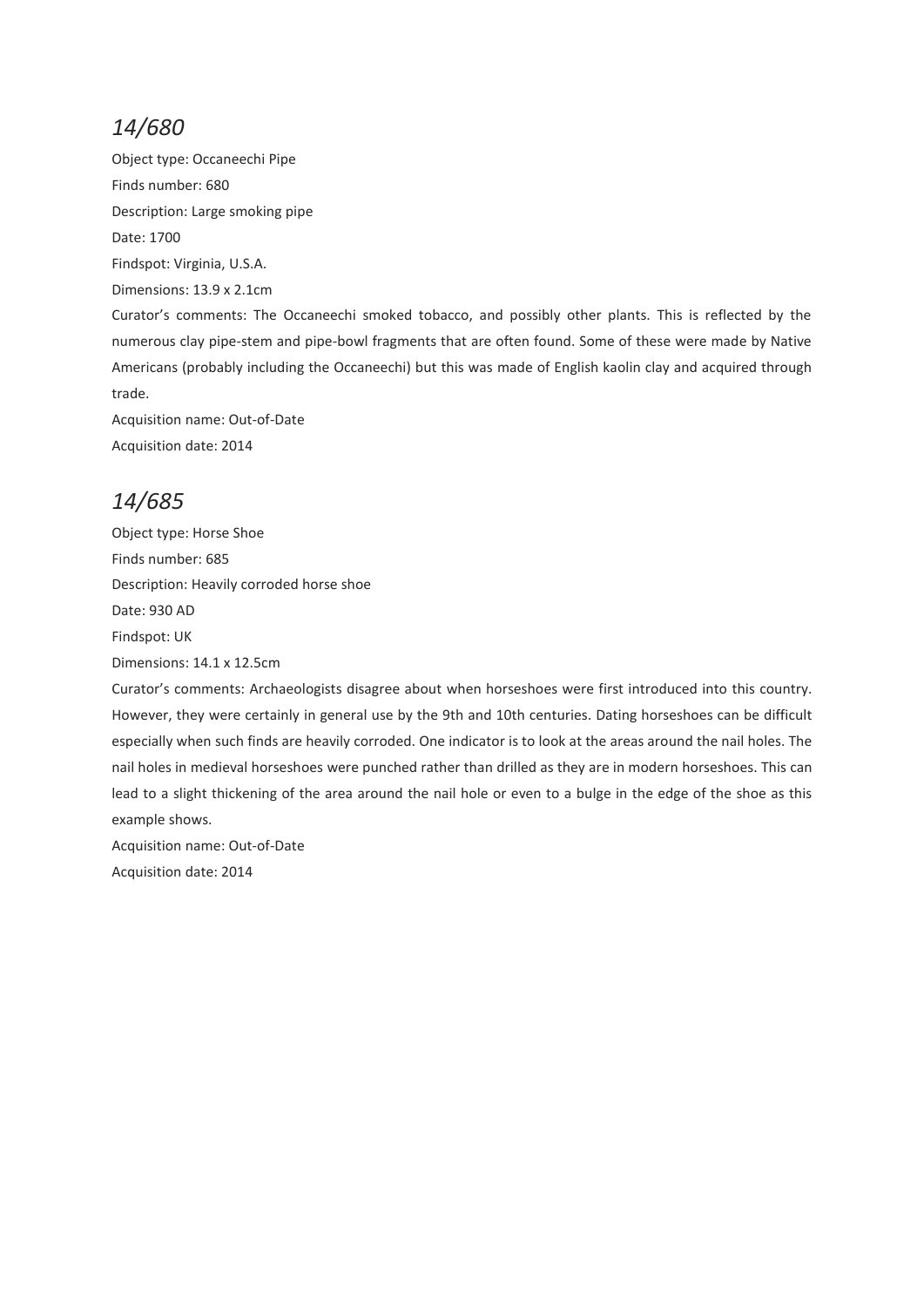Object type: Model Figurine Finds number: 690 Description: Model female figurine Date: 5000 BC Findspot: Poland Dimensions: 15.9 x 8.1cm

Curator's comments: A unique Polish clay figurine from the Neolithic period most likely depicting a stylised woman. Found during the excavations in Racibórz. This find is a sensation in the archaeological world, because so far only a few and small fragments of human figurines from this period have been discovered. Female figurines are associated with the worship of fertility and the mother goddess, they are also considered by some scientists to be evidence of the importance of women in the Neolithic period.

Acquisition name: Out-of-Date Acquisition date: 2014

# *14/695*

Object type: Buckle Finds number: 695 Description: Bronze buckle Date: 1500 Findspot: UK Dimensions: 10.9 x 10.8cm Curator's comments: Buckle; bronze; square; double-looped; tongue and plate; serrated edges on buckle; one rivet hole on plate; traces of gilding. Acquisition name: Out-of-Date Acquisition date: 2014

# *14/705*

Object type: Partial figurine Finds number: 705 Description: Segment of figurine Date: 200 AD Findspot: Unknown Dimensions: 12.4 x 5.8cm Curator's comments: Segment of bronze male figurine. Acquisition name: Out-of-Date Acquisition date: 2014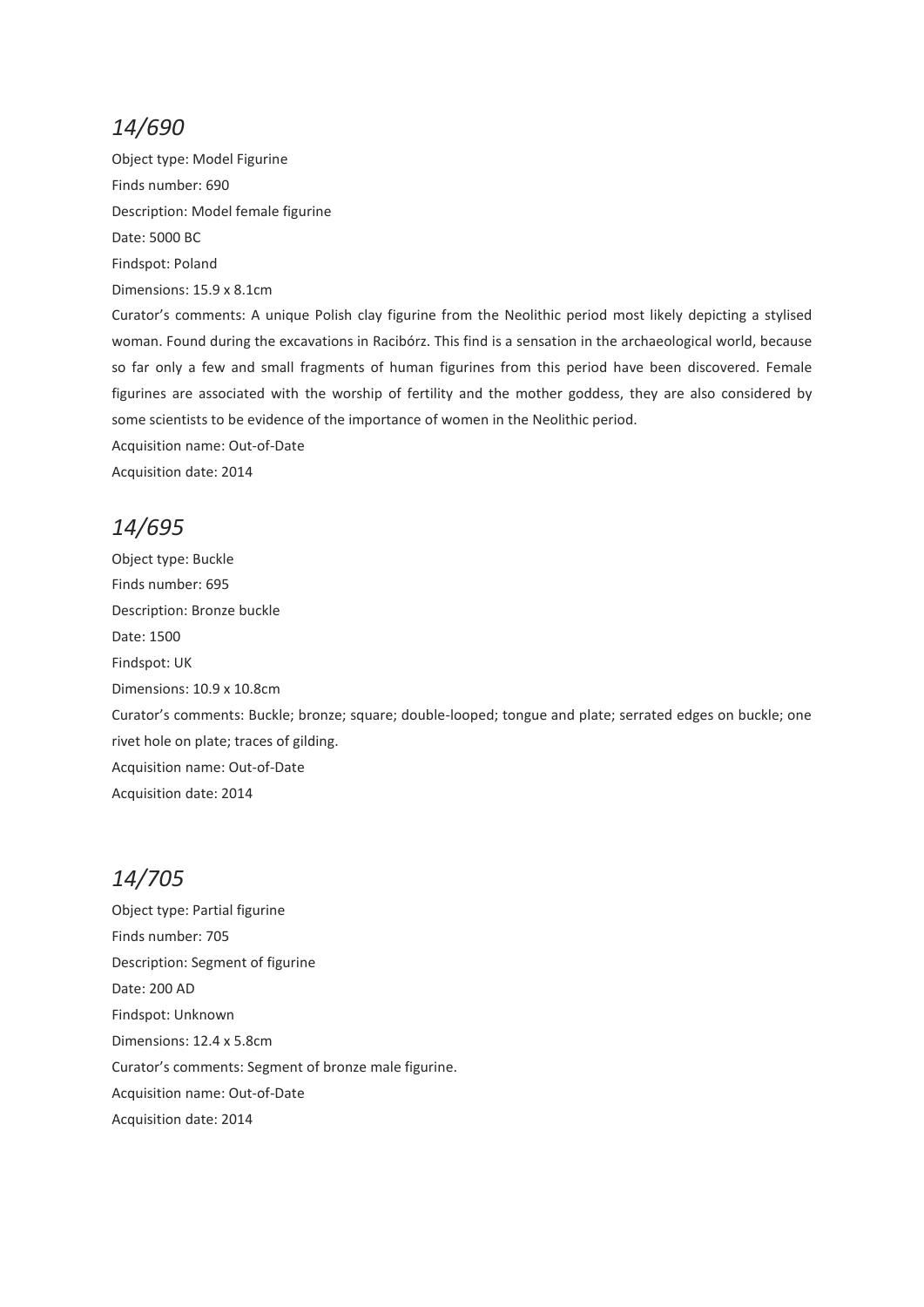Object type: Bracelet Finds number: 710 Description: Bronze bracelet Date: 1300 BC Findspot: Unknown Dimensions: 8.4 x 7.9cm

Curator's comments: Associated with the tomb of three foreign wives of Thutmose III, this cuff is burnished gold inlaid with carnelian and glass that was originally turquoise and dark blue, but has faded. Inscribed on the inner surface are the cartouches and epithets of Thutmose III suggesting that they were a gift of the king. Acquisition name: Out-of-Date Acquisition date: 2014

#### *14/740*

Object type: Vase Finds number: 740 Description: Segment of vase, no longer intact. Date: 1300 - 1400 Findspot: China Dimensions: 15.6 x 10.4

Curator's comments: This half vase was one of a pair. Its decoration underneath, which is drawn in black under a turquoise glaze, was influenced by ceramics from Syria. Complete vases of this shape are called 'meiping' in Chinese, meaning 'prunus vase'. Although they were used to hold prunus flowers, they served other functions as well. 'Meiping' vases were made at many different Chinese kilns from the 12th century to the 19th. This elegant vase appealed to George Salting (1835-1909), a passionate collector. When Salting bought this piece it was already more than 400 years old. The Chinese had always treasured ancient ceramics, but it was only after the opening up of China to the West after 1840 that antique items became available to other collectors. The appearance of these hitherto unknown objects on the British art market inspired artists to create new forms and patterns.

Acquisition name: Out-of-Date Acquisition date: 2014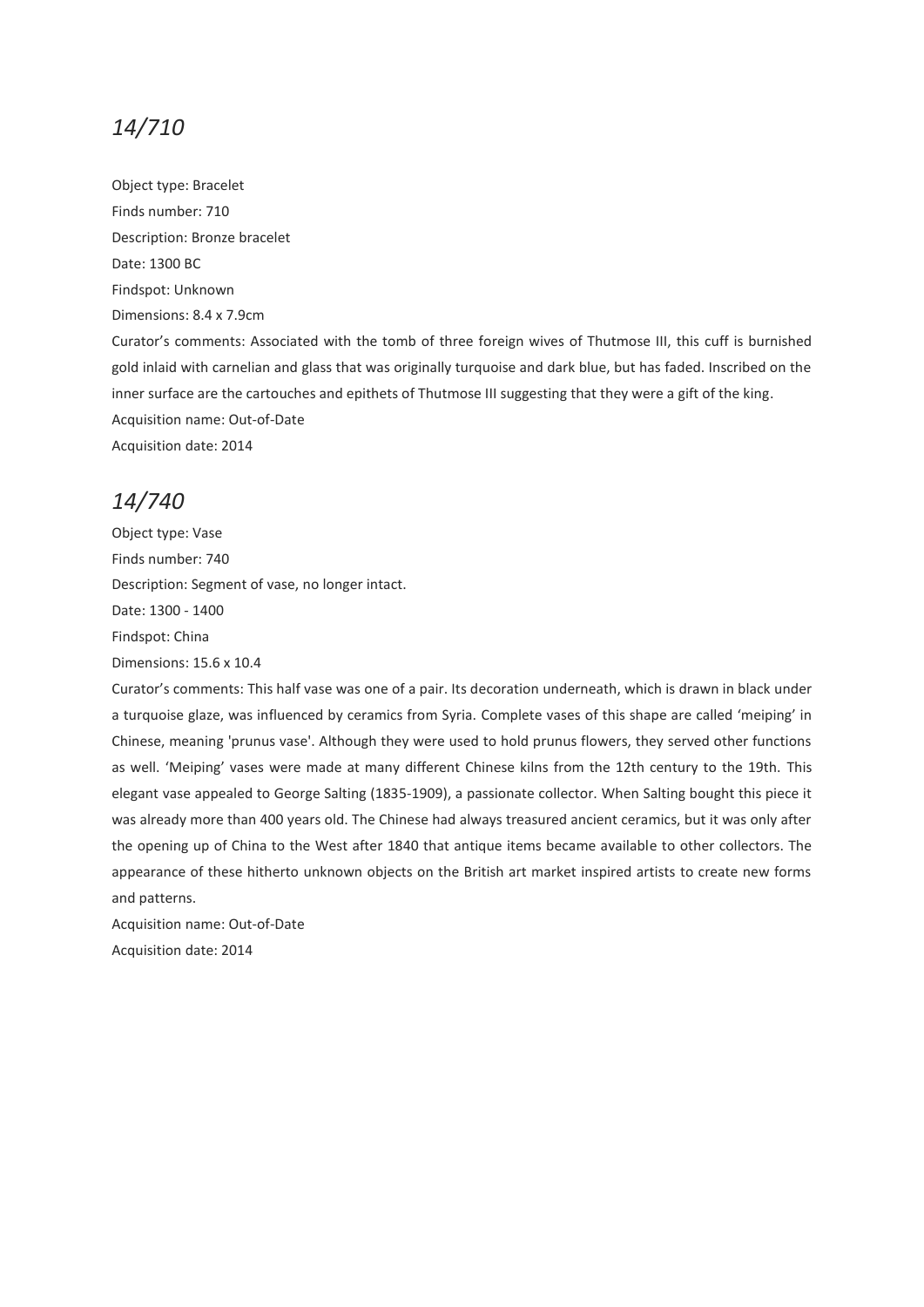Object type: Bowl Finds number: 745 Description: Segment of bowl, no longer intact. Date: 1050 - 1100 Findspot: Cairo, Egypt. Dimensions: 12.4 x 11.6cm

Curator's comments: This segment of Egyptian bowl has lustre decoration. It was produced in Egypt under the Fatimid dynasty (ruled 969 -1171). Decorators had transferred the technique of painting in lustre over the glaze from glassware to pottery in Iraq at an earlier date. However, the quality of Egyptian wares of the Fatimid period is often much higher. The decoration on the interior of the bowl would show a hooded man carrying a lamp or censer suspended on chains. The man has traditionally been identified as a Coptic priest. (The Copts are Egyptian Christians who have lived under Muslim rule since the 7th century AD and still form a substantial minority of Egypt's population.) The Arabic word Sa'd would appear twice, back to front, on the outside of the bowl. It means 'happiness' but is also a common man's name. The same inscription appears on many other Egyptian lustre wares. It is not clear what it signifies. It may be a potter's signature, a workshop mark or the expression of a good wish by the maker for the future owner. Experts have dated this bowl to between 1050 and 1100. This is because a similar item was built into the facade of the church of San Sisto in Pisa, Italy, which was begun in 1070.

Acquisition name: Out-of-Date Acquisition date: 2014

# *14/750*

Object type: Musket balls Finds number: 750 Description: Lead musket balls Date: 1600 Findspot: Unknown Diameter: 2cm Curator's comments: These are Matchlock musket balls, alleged to have been discovered at Naseby battlefield. Acquisition name: Out-of-Date Acquisition date: 2014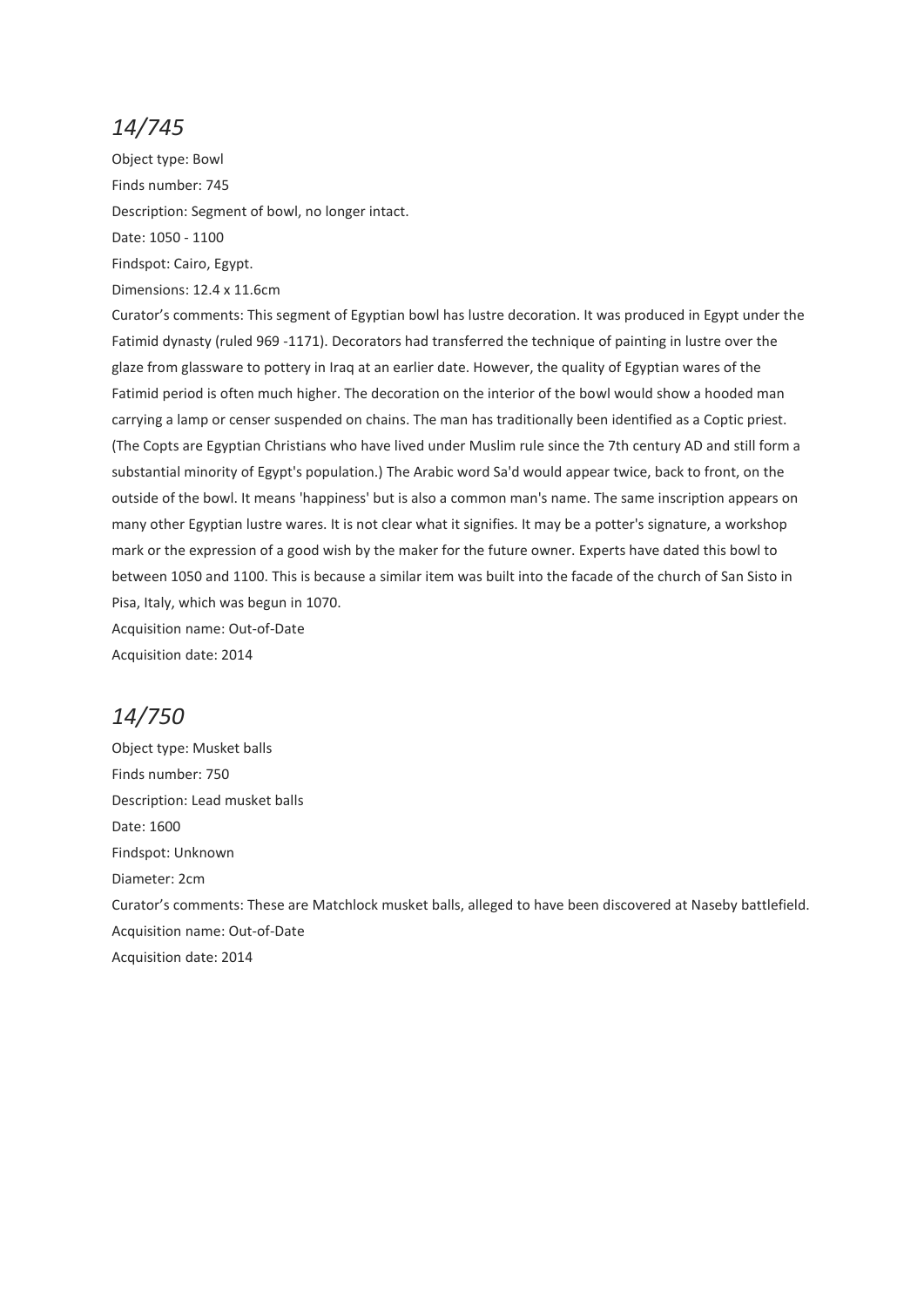Object type: Arrowhead Finds number: 755 Description: Flint arrowhead Date: Neolithic, exact dates unknown Findspot: Unknown Dimensions: 4cm Curator's comments: Neolithic flint arrowhead, made on a flake and retouched bifacially; butt end is rounded, while rest of arrowhead is triangular; grey-tan colour of varying shades; some chipping to edges. Acquisition name: Out-of-Date Acquisition date: 2014

#### *14/760*

Object type: Iron Nails Finds number: 760 Description: Wrought iron nails Date: 60 AD Findspot: Unknown Dimensions: 5.7cm Curator's comments: These nails were made by hand and continued in use well past the point at which mechanisation was in common use. They have a tapered shaft and the head shows clear signs of being hammered out. Acquisition name: Out-of-Date Acquisition date: 2014

# *14/765*

Object type: Nails Finds number: 765 Description: Wrought iron nails Date: 50 BC – 50 AD Findspot: Unknown Dimensions: 5.7cm Curator's comments: These wrought iron nails were found in an Ancient Roman site and date from between 50 BC to 50 AD Acquisition name: Out-of-Date Acquisition date: 2014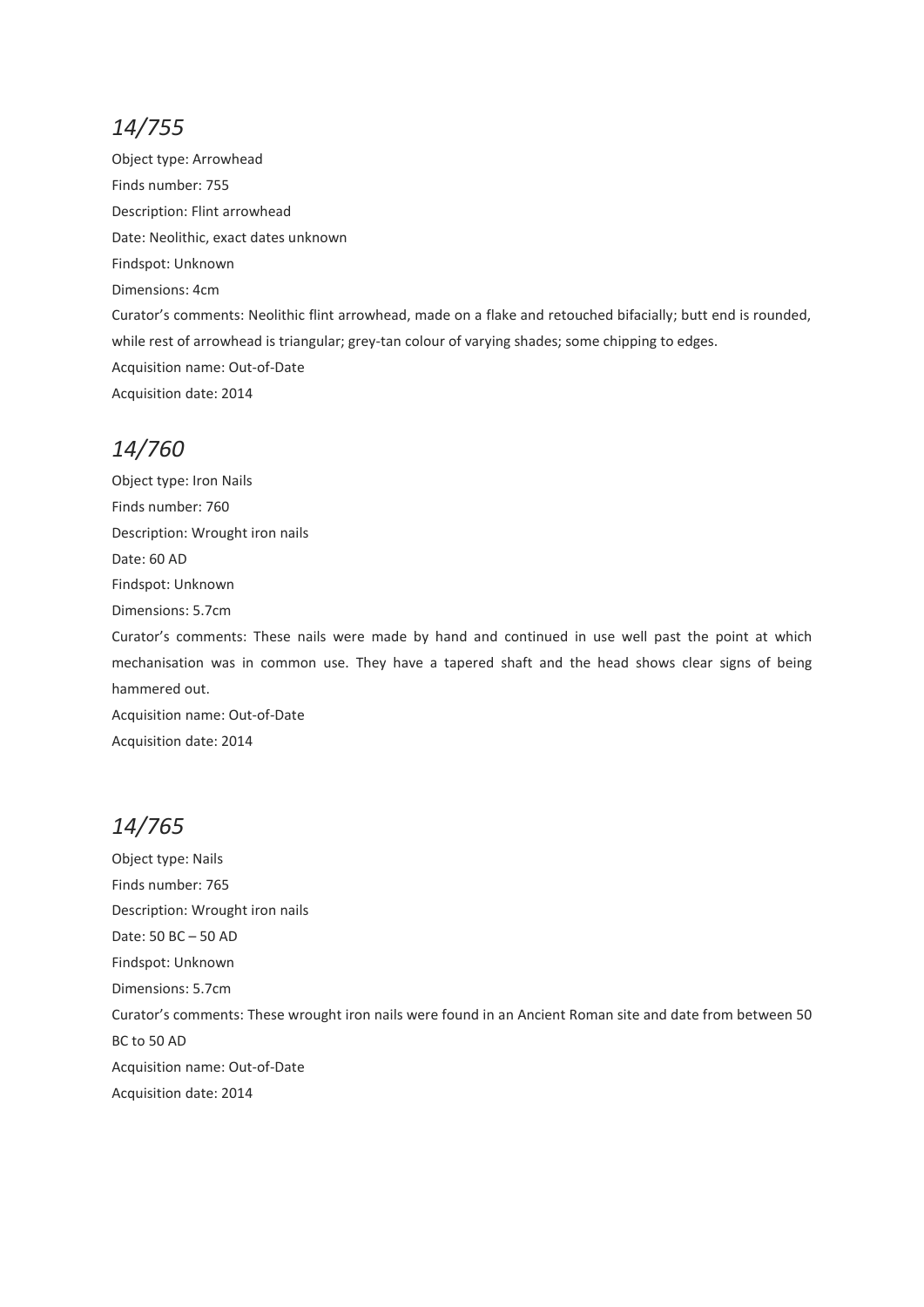Object type: Brooch Pin Finds number: 770 Description: Brooch pin Date: 1820 - 1840 Findspot: Unknown Dimensions: 9.1cm

Curator's comments: Recently recovered, the diamonds in this brooch were said to have been taken from the turban of Tipu Sultan after his death at the battle of Seringapatam in 1799. Tipu Sultan was the ruler of the south Indian state of Mysore, who fought against the British as they extended their control in southern India. Captain Cochrane, one of the British officers, is said to have received the gems when the turban jewels were divided. Captain Cochrane had them set in pieces of jewellery which he gave to his daughters. However, the brooch does not exactly match the description of it given by Mrs Agnes Chambers who later inherited it. The brooch has rose, forget-me-not, oakleaf and acorn motifs. The rose motif underneath presumably symbolises love while the oak would represent strength and longevity. These and the forget-me-nots may relate to the strand of hair in a locket in the back and it is possible that the brooch was intended as a wedding gift. The brooch is in the tradition of European romantic jewellery of the first half of the nineteenth century.

Acquisition name: Out-of-Date

Acquisition date: 2014

# *14/775*

Object type: Brooch Finds number: 775 Description: Rounded brooch Date: 1850 - 1900 Findspot: Unknown Dimensions: 5.2cm Curator's comments: Copper alloy enamelled plate brooch, circular plate, pin intact. Possible skull motif within. Acquisition name: Out-of-Date Acquisition date: 2014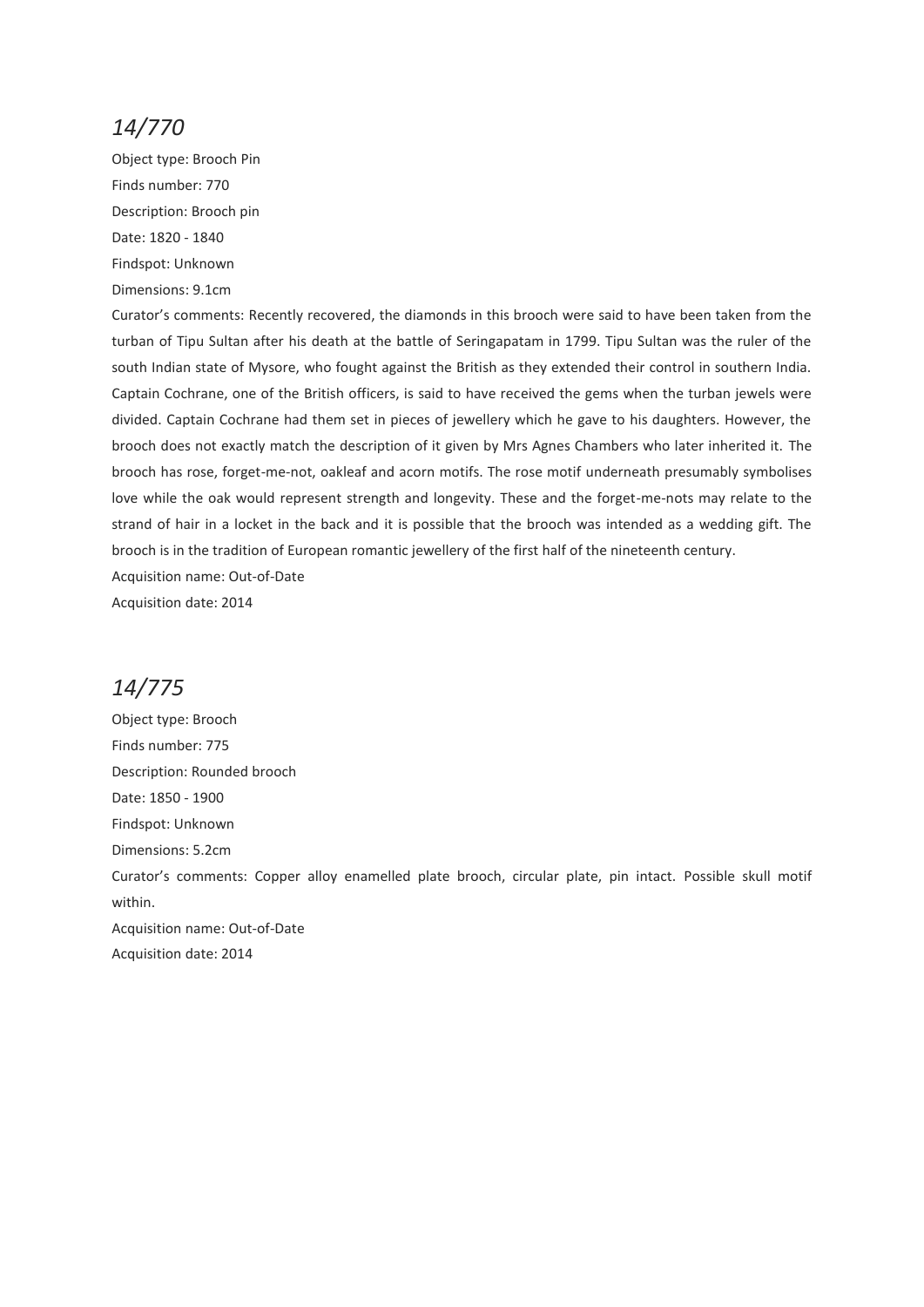Object type: Beads Finds number: 780 Description: Collection of beads. Date: 1700 Findspot: Peru Diameter: 0.7cm Curator's comments: The pieces have a buff body, and each piece has slightly different glaze with varying levels of crackle. Glaze applied to one side of pieces, which have been pierced to aid removal from kiln. Acquisition name: Out-of-Date Acquisition date: 2014

# *14/785*

Object type: Bone Finds number: 785 Description: Humerus Date: 1200 Findspot: Unknown Dimensions: 24.5cm Curator's comments: Single bone, the humerus. Currently unable to identify species as item shows signs of ritual modification. Acquisition name: Out-of-Date Acquisition date: 2014

#### *14/790*

Object type: Circular Token Finds number: 790 Description: Circular plated token Date: 1450 - 1500 Findspot: Unknown Dimensions: 4.7cm Curator's comments: This small plate would have been used as a token of exchange. Acquisition name: Out-of-Date Acquisition date: 2014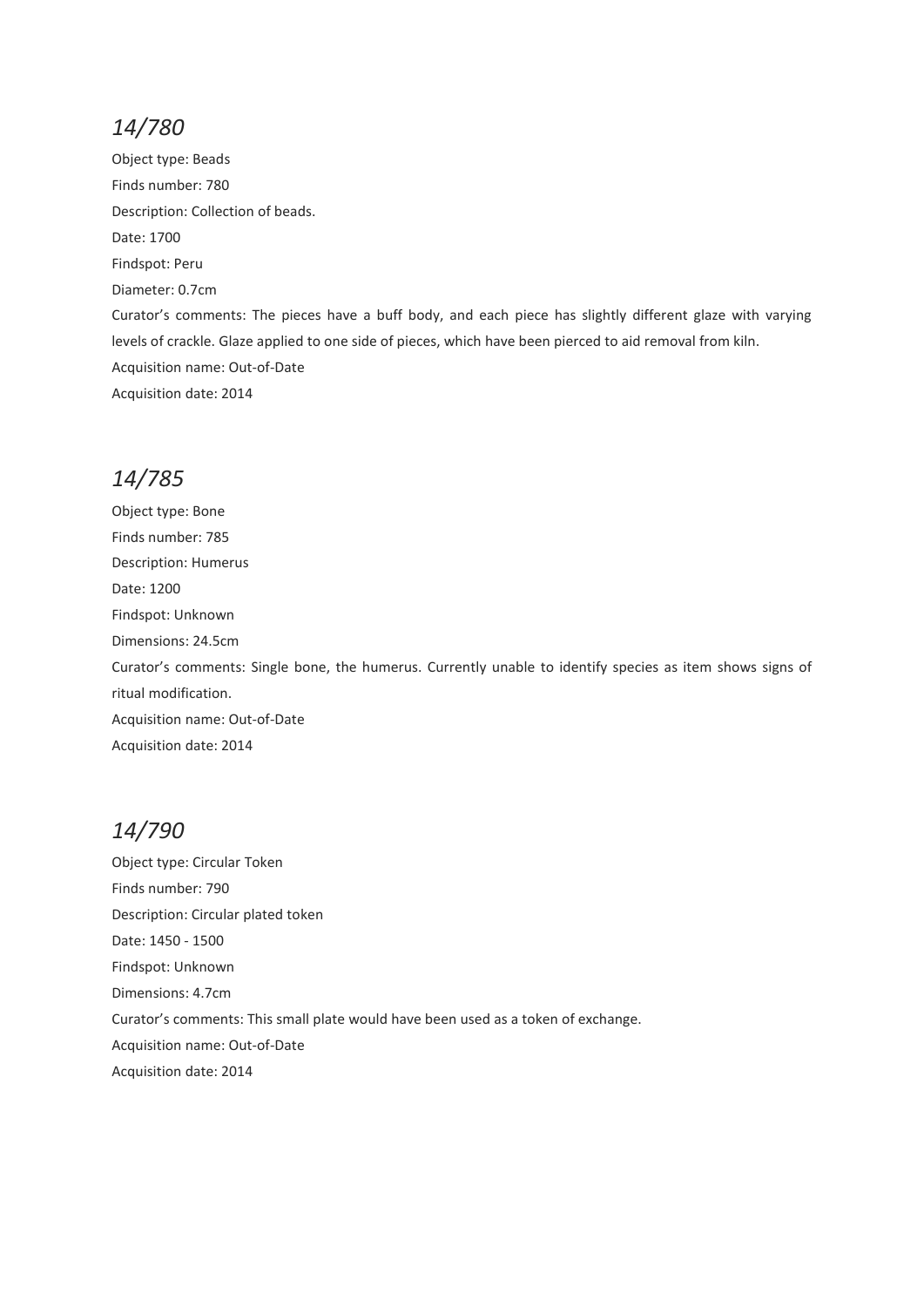Object type: Cross Finds number: 900 Description: Processional cross Date: 1400 - 1500 Findspot: Italy Dimensions: 97.3 x 31.2cm

Curator's comments: This base-metal processional cross is a type that was in common use in English churches and abbeys before the Dissolution of the Monasteries (their closure) in the 1530s. Such crosses seem to have been mass-produced and are rather coarse in their finish and construction. The three roundels would have contained symbols of the Evangelists - the authors of the Gospels - SS Matthew, Mark, Luke and John. These may have been removed at the Dissolution, when any religious imagery was frowned upon. Two side branches are also missing. They would have contained figures of the Virgin Mary and St John.

Acquisition name: Out-of-Date

Acquisition date: 2014

#### *14/805*

Object type: Circular tokens Finds number: 805 Description: Two circular plated tokens Date: 1300 Findspot: UK Dimensions: 4.7cm Curator's comments: These small plates would have been used as token of exchange. Acquisition name: Out-of-Date Acquisition date: 2014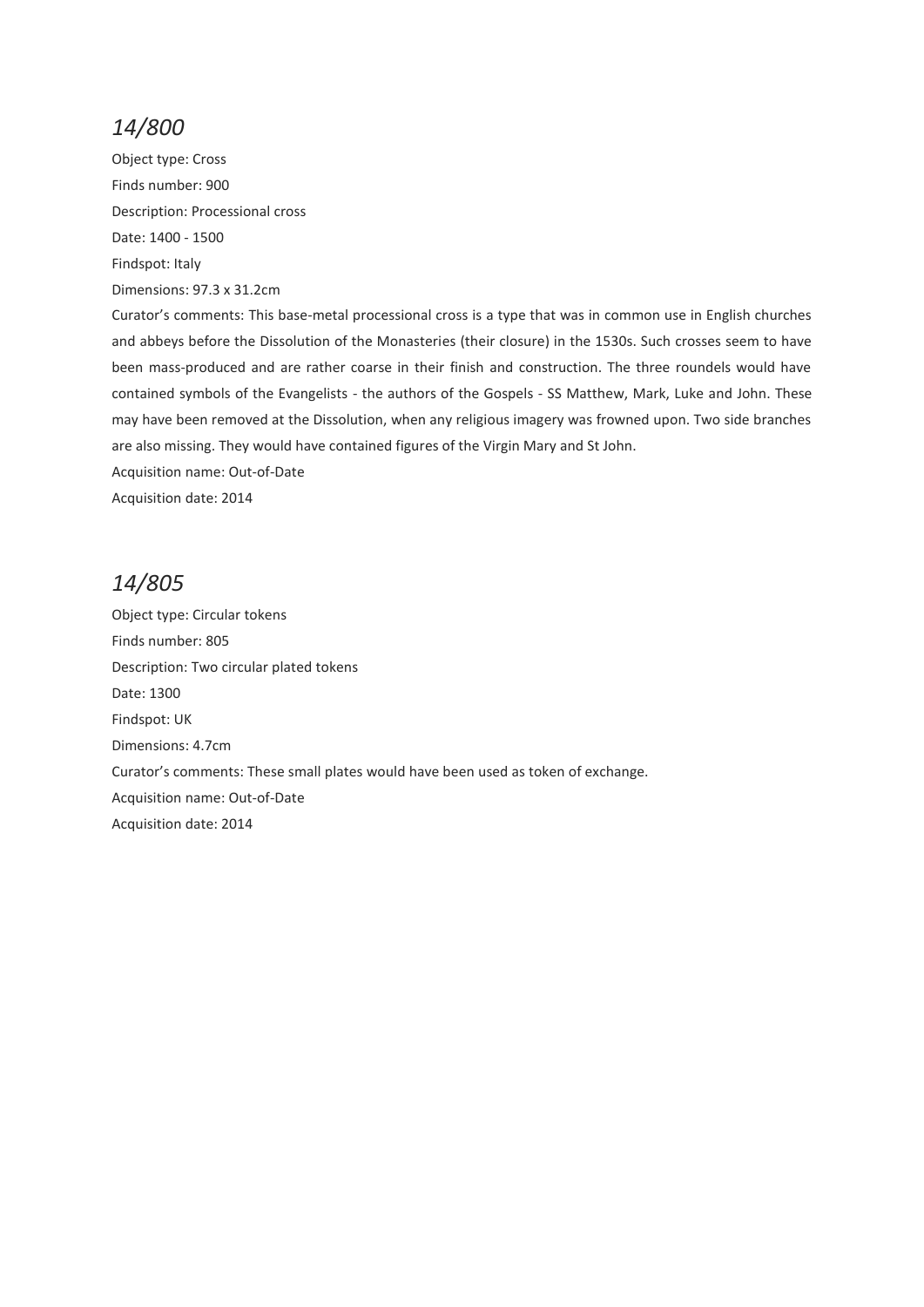Object type: Comb Finds number: 810 Description: Small comb Date: 700 - 900 Findspot: London, UK. Dimensions: 12.9cm

Curator's comments: This is an Anglo-Saxon comb probably made in the 8th - 9th century. This comb is in bone with a single row of teeth. On each side are pierced bone plates incised with circles and fastened together with copper pins. The comb was found during the excavations for the Metropolitan Railway Extension to Aldgate in 1876, London. Combs of this general type were ubiquitous throughout Europe, from Southern France to Scandinavia, from the Late Roman period to the 19th century. The design and decorative motifs varied remarkably little over a millennium, with only minor changes being introduced and stylistic innovations remaining infrequent.

Acquisition name: Out-of-Date Acquisition date: 2014

### *14/815*

Object type: Cup Finds number: 815 Description: Partial cup Date: 1766 Findspot: France Dimensions: 9.1 x 10.2cm

Curator's comments: Remaining section of a cup originating from France. Tea drinking never became as fashionable in France as in other European countries. But the practice existed at an aristocratic level as an alternative to the usual coffee and chocolate. This would have been part of a so-called cabaret sets or déjeuners which consisted of complete services on a tray for just one or two people.

Acquisition name: Out-of-Date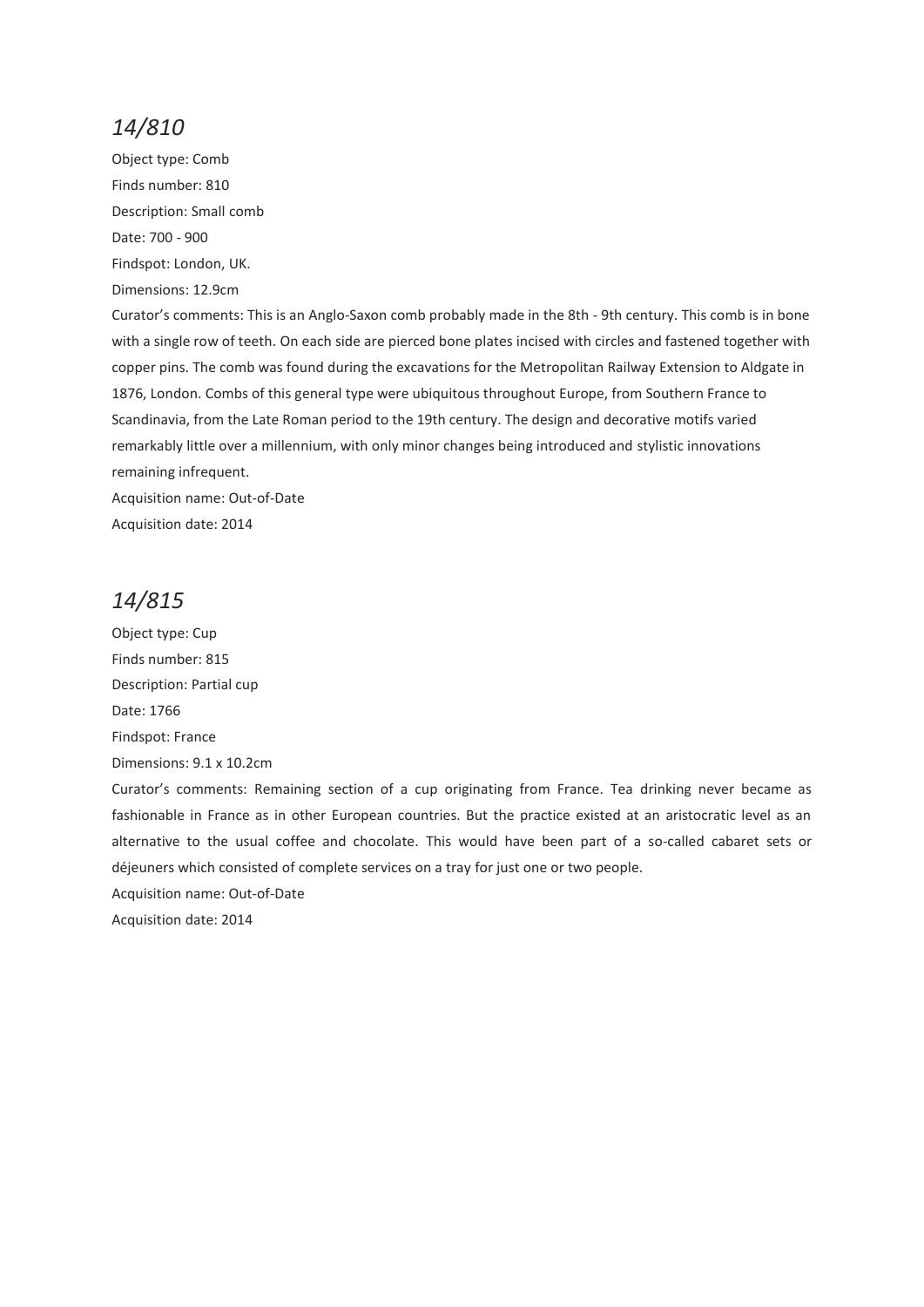Object type: Ring Finds number: 820 Description: Medium sized ring Date: 1500 Findspot: UK Dimensions: 1.9cm

Curator's comments: From at least the fifteenth century, candidates called to be admitted to the ranks of Serjeants-at-Law (from whom judges were appointed) were required to present rings bearing a suitable motto to the monarch and various dignitaries. They frequently also gave further rings as souvenirs to their friends. The practice came to an end when the office was abolished by the Judicature Act of 1875. New mottoes were chosen at each call; the rings differing in value according to the rank of their recipients. The rings were generally gold with a suitable motto inscribed around the outer hoop. The surface of this ring appears to have been roughened to allow it to take enamel.

Acquisition name: Out-of-Date

Acquisition date: 2014

#### *14/825*

Object type: Handle Finds number: 825 Description: Handle from cup Date: 1680 - 1710 Findspot: UK Dimensions: 6.5cm

Curator's comments: Handle belonging to a small cup. By the 1680s British people were consuming three stimulating new beverages: tea, coffee and chocolate. These drinks were very expensive, so small vessels were used. New shapes were invented and made in a variety of materials. The wealthy preferred silver and gold, while the less-affluent used ceramics. The insulating properties of pottery and porcelain made them particularly suitable for warm drinks, although drinking scalding tea or coffee from a cup without a handle could still be uncomfortable. For this reason, handled cups became fashionable.

Acquisition name: Out-of-Date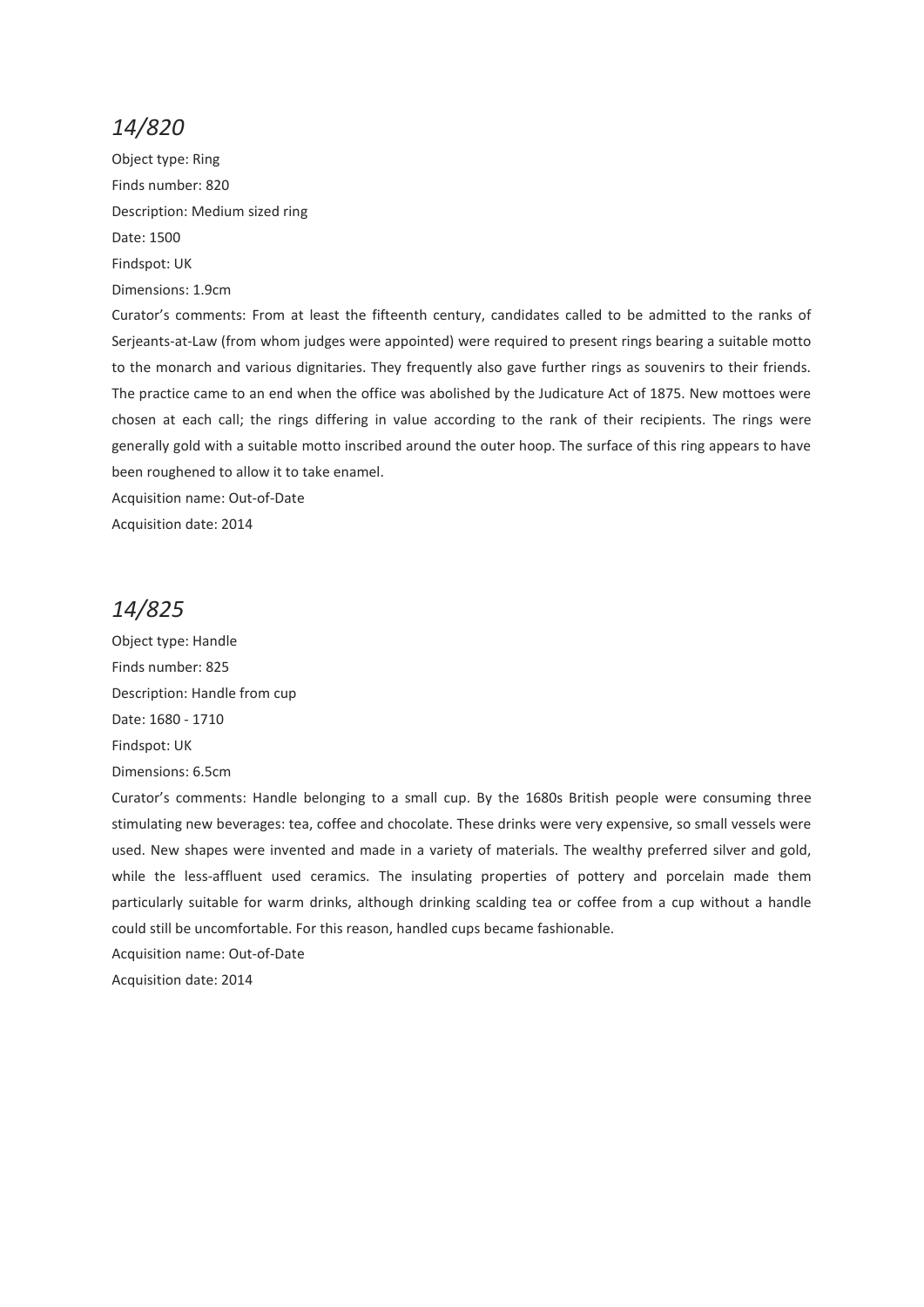Object type: Beads Finds number: 845 Description: Collection of beads Date: 1200 Findspot: Unknown Dimensions: 0.9cm Curator's comments: The pieces have a buff body, and each piece has slightly different glaze with varying levels of crackle. Glaze applied to one side of pieces, which have been pierced to aid removal from kiln. Acquisition name: Out-of-Date Acquisition date: 2014

#### *14/850*

Object type: Plate Finds number: 850 Description: Segment of plate, no longer intact Date: 1741 Findspot: London Dimensions: 12.3cm Curator's comments: The plate was probably part from a set of 24 that were specially commissioned by Horace

Walpole from a Venice glasshouse as a souvenir of his visit in 1741. The plates, each of which was painted with a different view of Venice, were almost certainly never used, but were intended for display. By 1774 they displayed in Walpole's China Room at his villa at Strawberry Hill (near Twickenham west of London). Acquisition name: Out-of-Date Acquisition date: 2014

# *14/855*

Object type: Figurine Finds number: 855 Description: Model figurine Date: 1450 Findspot: China Dimensions: 9cm

Curator's comments: This is a terracotta figurine of a horse with lady. It was acquired at Yotkan, the site of the former capital of the Kingdom of Khotan, ca. 10 km west of today's town of Khotan in Xinjiang, China, and a major Buddhist centre. At this site large quantities of antiquities were brought to light, unfortunately generally not from scientific excavations. The most characteristic finds are small terracottas, moulded appliques in classical style and tiny animal figurines.

Acquisition name: Out-of-Date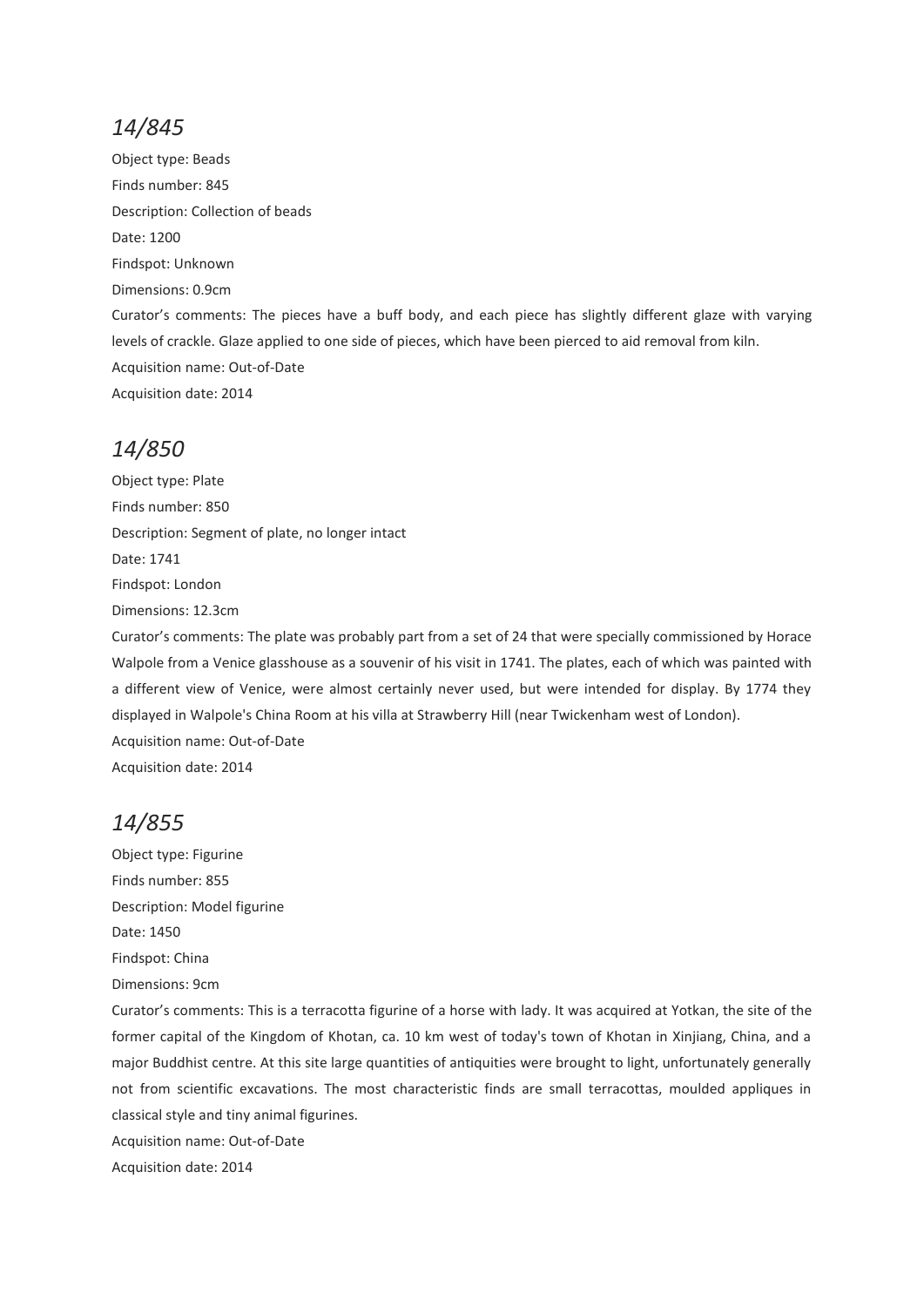Object type: Amphora Finds number: 860 Description: Segment of amphora, no longer intact. Date: 1 - 200 AD Findspot: Iraq Dimensions: 19.2 x 11.4cm Curator's comments: Amphora of earthenware, covered with relief details under a turquoise glaze. The form would be essentially classical with Middle Eastern decorative elements. Acquisition name: Out-of-Date Acquisition date: 2014

#### *14/865*

Object type: Axe head Finds number: 865 Description: Axe head, steel Date: 1739 – 1753 Findspot: Pakistan Dimensions: 20.3 x 12.3cm

Curator's comments: This saddle-axe head of watered steel, chiselled and originally overlaid with gold, is inscribed with the name of an identifiable personage at the Mughal court in the 18th century, Safdar Jang ("War Hero" in Persian), governor of Luckonw and the Avadh district, confirmed in his position by Nadir Shah of Iran during his raid on the Mughal empire in 1738-9. The known details of his life date the axe to between about 1739 and 1753. It was made in imitation of the Iranian model probably introduced into Lahore, a major metalworking centre, after Nadir Shah's entry into the city in January 1738. Acquisition name: Out-of-Date

Acquisition date: 2014

# *14/870*

Object type: Arrowhead Finds number: 870 Description: Flint arrowhead Date: 6000 BC Findspot: Unknown Dimensions: 3.5cm Curator's comments: This arrowhead was gathered by Tony Young of Velvet Ridge while he was high on methamphetamine. It is now in the hands of Bald Knob businessman Barth Grayson who intends to display the artefact in a cultural gallery. Acquisition name: Out-of-Date Acquisition date: 2014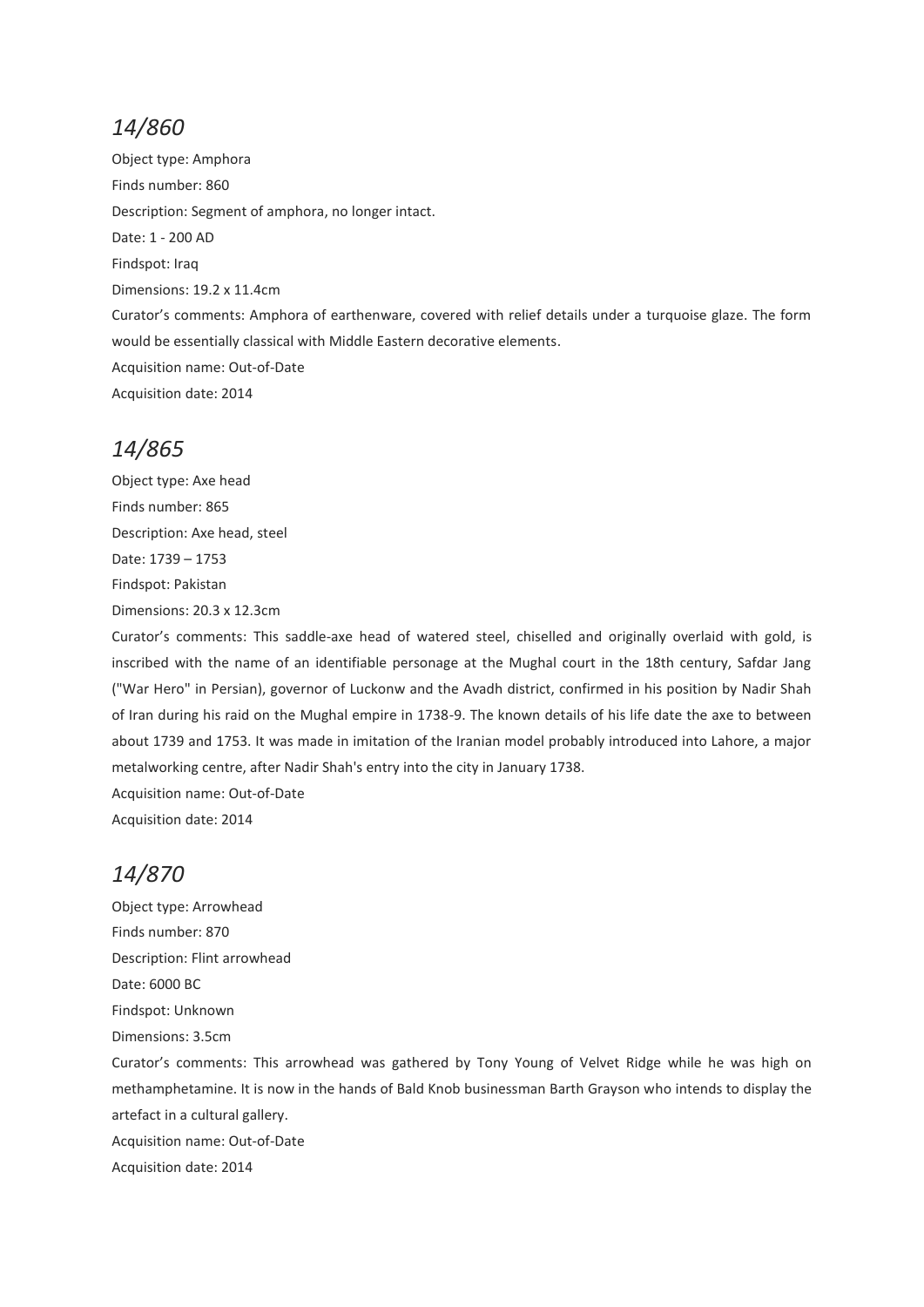Object type: Ring Finds number: 875 Description: Large ring Date: 1400 - 1500 Findspot: Unknown Dimensions: 4.1cm

Curator's comments: Ring with the Tau cross, possibly derived from the Egyptian ankh, is the symbol of St Anthony Abbot, an Egyptian hermit and swineherd of the third century AD. The Tau cross is said to represent the crutch which he used to control his herd. The resemblance of the Tau to a cross led to it being ascribed a mystical significance. St Anthony was believed to cure ergotism, or St Anthony's fire, and to protect the faithful against pestilence and poisoning. He was the patron saint of the poor and sick and of knights, butchers and brushmakers.

Acquisition name: Out-of-Date Acquisition date: 2014

#### *14/880*

Object type: Brooch Finds number: 880 Description: Brooch with pin Date: 1867 Findspot: Norway Dimensions: 5.6cm

Curator's comments: The brooch was the most important piece of jewellery in Norwegian traditional dress. There are well over 50 different names for ring brooches in Norwegian. Each kind of brooch has its own distinctive name, some of which date back to the Middle Ages. In the 1860s, Norwegian silversmiths working in the main towns started to make fashionable jewellery in traditional Norwegian styles. Jacob Tostrup was one of the leaders of this movement. This brooch is among the first examples of this new style. Although it uses traditional techniques and patterns, it is much too fragile to have been worn with traditional costume. It was probably intended as a souvenir of typical Norwegian craftsmanship. It is marked on the back with full silver marks for the period. 13 ¼ L stands for 828 standard silver, and was used before around 1880. TOSTRUP 1867 is the maker's mark and date of manufacture. CHRISTIANIA is the old name for Oslo, the Norwegian capital. It was renamed Oslo in 1925. In the acquisitions register, this brooch is described as bought from Mr Tostrup for £1 8s 6d at the International Exhibition, Paris, 1867.

Acquisition name: Out-of-Date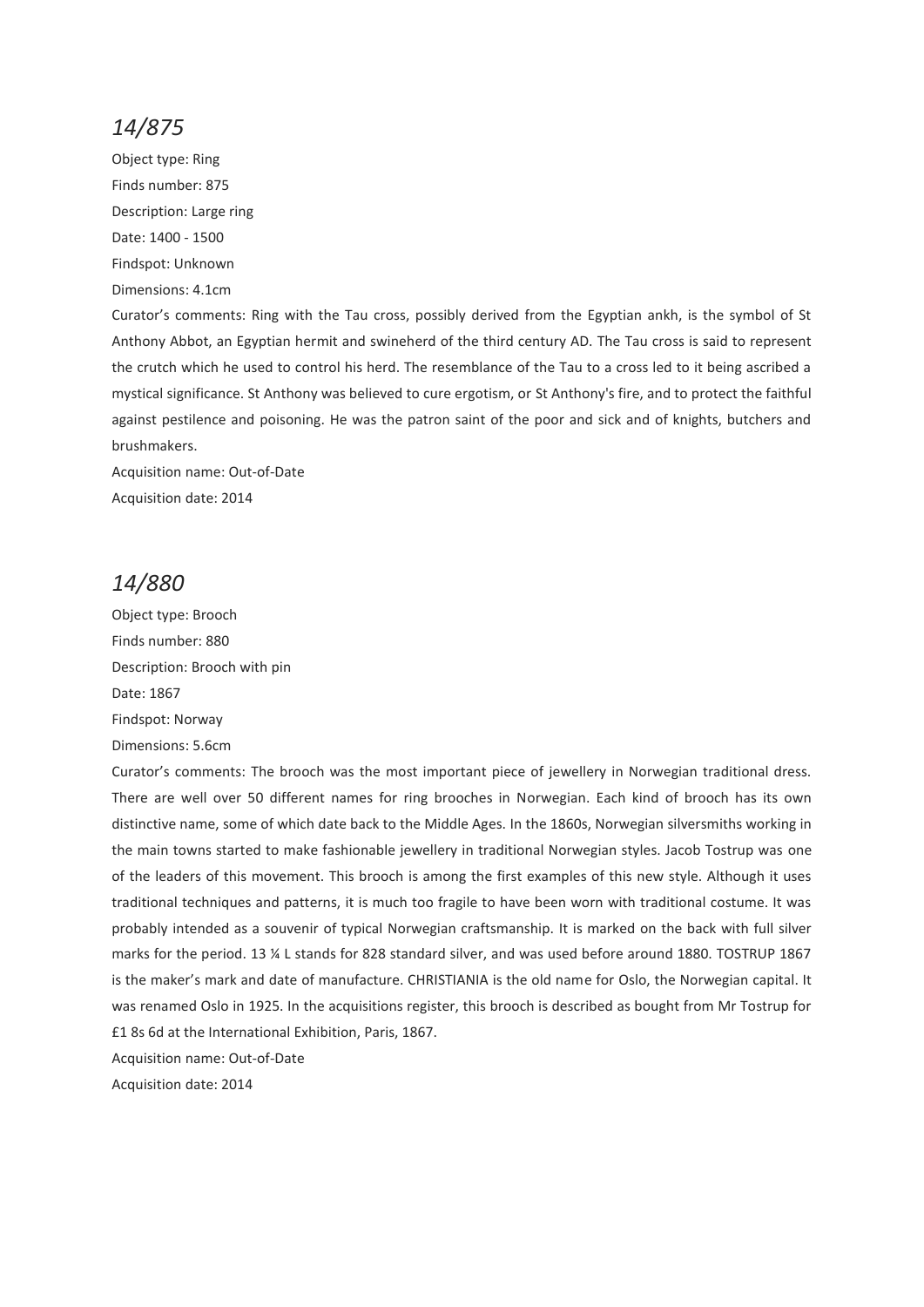Object type: Coins Finds number: 885 Description: Collection of four coins Date: 700 AD Findspot: Unknown Dimensions: 1.3cm Curator's comments: Silver coins from the medieval period. Silver usually turns black or purple in the ground and becomes very brittle. Acquisition name: Out-of-Date Acquisition date: 2014

# *14/890*

Object type: Musket Balls Finds number: 890 Description: Two musket balls, lead Date: Unknown. Findspot: Unknown Diameter: 2.3cm Curator's comments: Musket balls of unknown origin. Musket balls have been in use for nearly five hundred years. Acquisition name: Out-of-Date Acquisition date: 2014

# *14/895*

Object type: Coins, two whole one bent Finds number: 895 Description: Collection of coins. Date: 1727 - 1760 Findspot: UK Dimensions: 1.9cm Curator's comments: A collection of English coins. In England as early as the 13th century the monarch participated in the Maundy ceremony with gifts of food and money. During the reign of Elizabeth I (1588- 1603), silver pennies were distributed. The tradition of coins specially minted for Maundy began with Charles II (ruled 1660-1685) in 1662, with the issue of one, two, three and four penny pieces. Acquisition name: Out-of-Date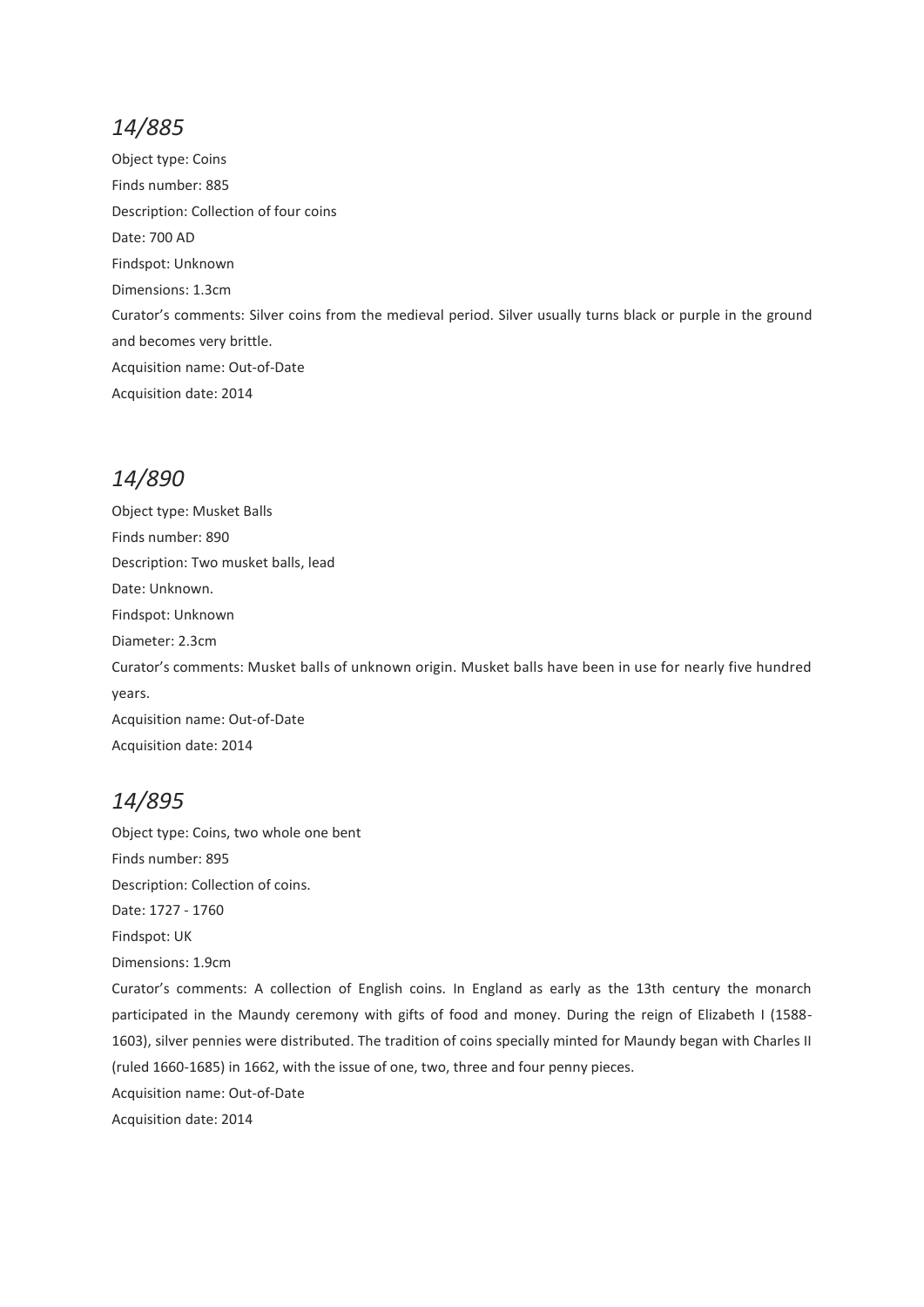Object type: Stake Finds number: 905 Description: Iron stake Date: 1600 Findspot: Unknown Dimensions: 33.3cm Curator's comments: Strong signs of corrosion. Possibly used in shipbuilding. Acquisition name: Out-of-Date Acquisition date: 2014

# *14/910*

Object type: Bracelet Finds number: 910 Description: Iron bracelet Date: 10 AD Findspot: Scotland Dimensions: 6.5cm

Curator's comments: A series of cremations and a skeleton buried in a stone lined grave have been excavated, dated on the basis of pottery found on the site to around 2000 years ago. Beside the head of the skeleton, an iron bracelet with copper alloy decoration was found, the first of its kind from the Western Isles, and possibly the first from Scotland. The bracelet is made from a rolled sheet of iron, with decorated copper alloy sheets wrapped around it at two points. It is now, after 2000 years in the soil, very rusty. Originally, however, the black of the iron would have dramatically set off the shining gold colour of the copper alloy, and it would have been a beautiful piece of jewellery.

Acquisition name: Out-of-Date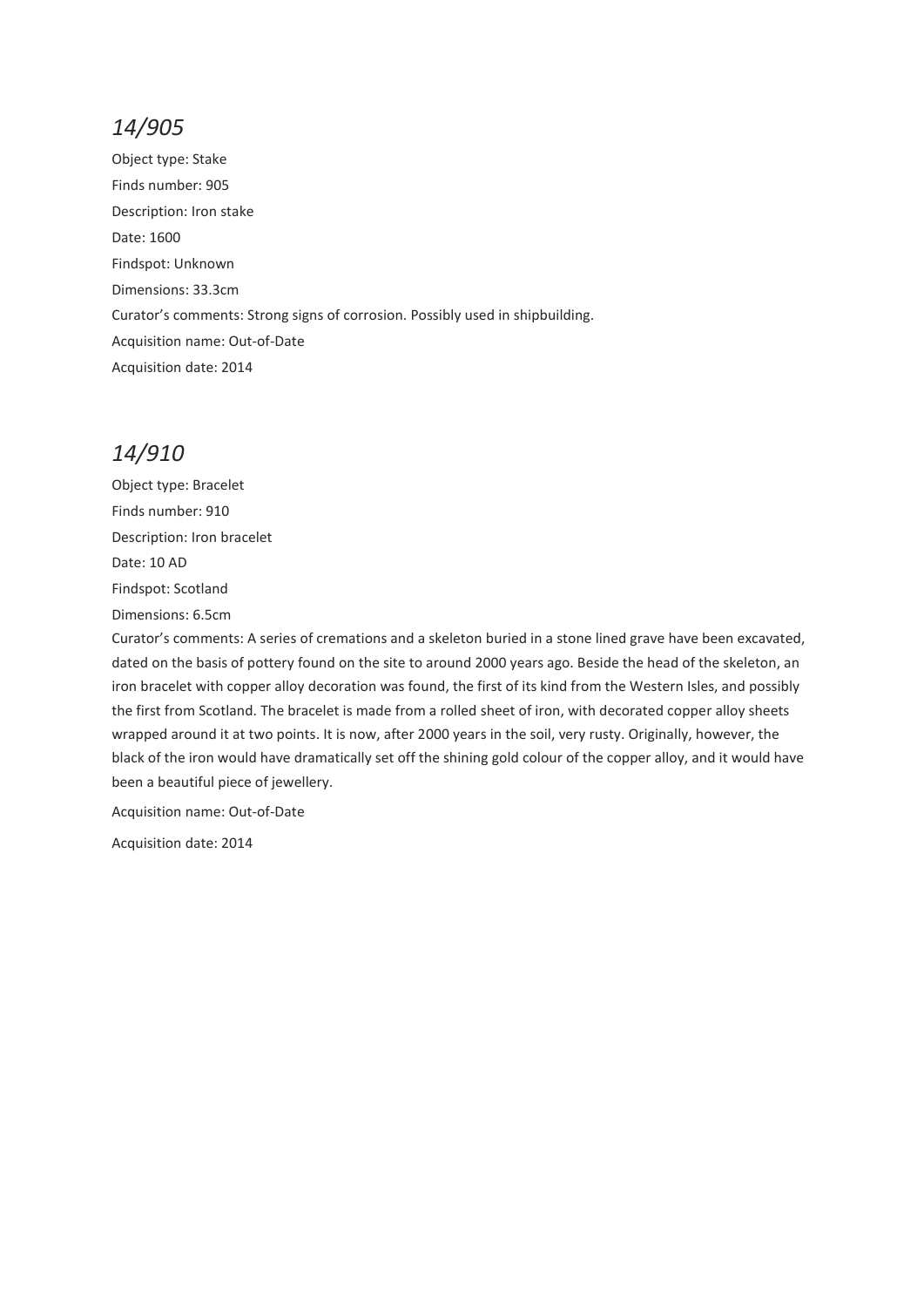Object type: Brooch Finds number: 915 Description: Large rounded brooch Date: 1600 - 1700 Findspot: UK Dimensions: 4.1cm

Curator's comments: Large gold disks brooches are the most characteristic creations of seventh century Frankish goldsmith's work and are usually set with glass and or semi-precious stones. This brooch follows a common decorative arrangement with a number of studs surrounding a central stud. The brooch is also adorned with filigree (twisted threads of gold applied to the surface). Certain designs in the filigree on Frankish brooches, such as the 'S' shape, elaborated into the figure eight on the present example, show a continuation of a Roman decorative tradition.

Acquisition name: Out-of-Date Acquisition date: 2014

# *14/920*

Object type: Brooch Finds number: 920 Description: Brooch clip Date: 1200 - 3000 Findspot: Unknown Dimensions: 4.1cm Curator's comments: This unique jewel is likely to have been made for a wealthy lady or perhaps, in view of its size, a child. It was used to fasten a garment at the neck. Acquisition name: Out-of-Date Acquisition date: 2014

# *14/925*

Object type: Pin Finds number: 925 Description: Clipped pin Date: 1711 to 1799 Findspot: Unknown Dimensions: 4.6cm Curator's comments: The goldsmith has included two tiny heads (perhaps lions or dogs, visible above and below the ring brooches), looking down and biting on the straps. These straps are set with imitation emeralds, which were believed to be effective against poison. Acquisition name: Out-of-Date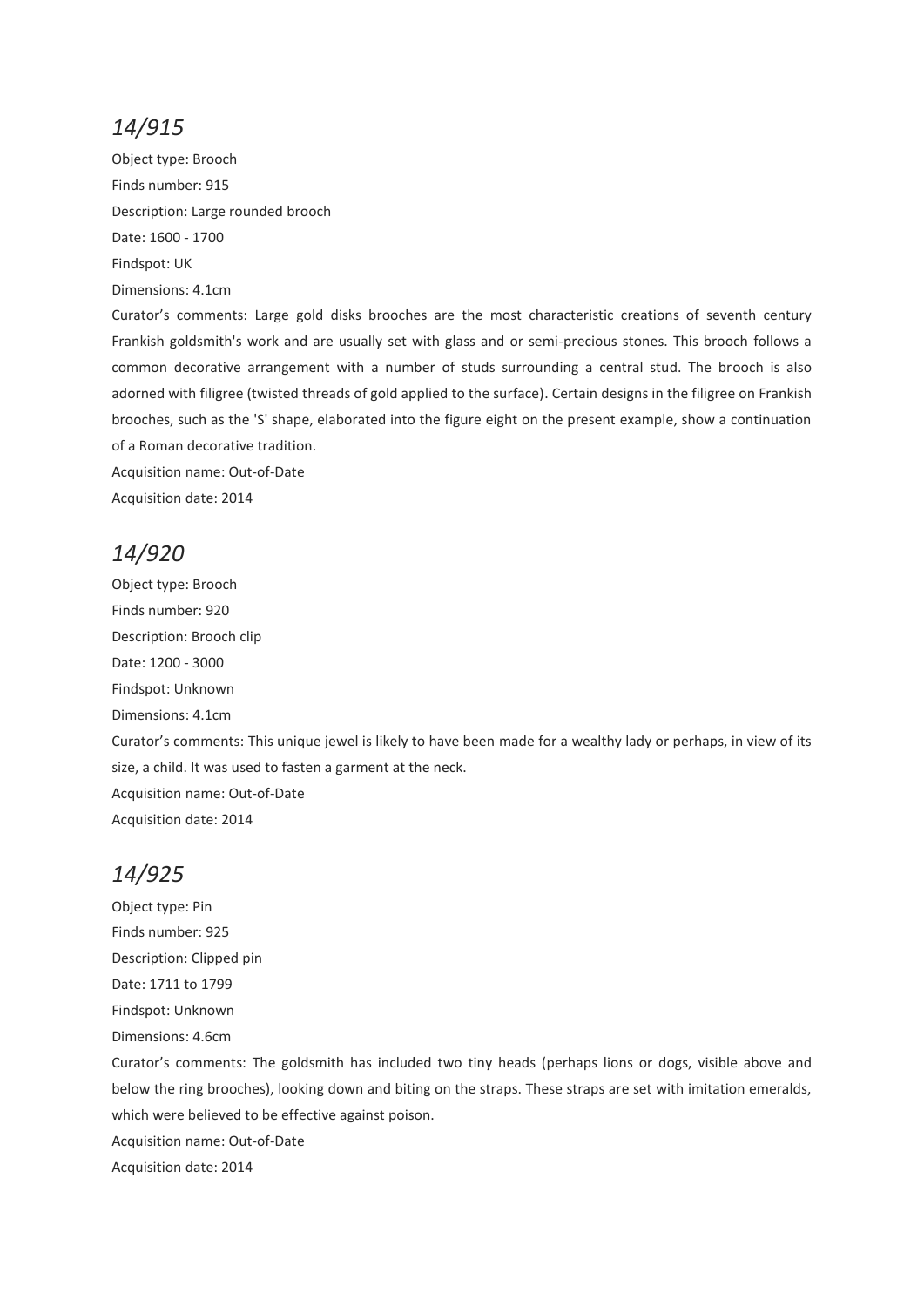Object type: Comb Finds number: 930 Description: Large comb Date: 1800 - 1880 Findspot: Japan

Dimensions: 17.2cm

Curator's comments: This is a typical 19th-century Japanese ornamental comb. Combs were often made of luxurious and eye-catching materials, in this case blond tortoiseshell decorated with gold lacquer. This type of comb was meant to be used as a decorative hair ornament rather than as something with which to actually comb the hair. Combs became popular with the emergence of elaborate hairdos during the 17th century. They complemented the elegant kimono of their wearers and were usually used in combination with ornate hairpins and bodkins. In the mid-1850s Japan was opened up after more than two centuries of seclusion from the rest of the world. The passion for all things Japanese that this triggered in the West was termed 'Japonisme'. Japanese art objects were avidly bought by western collectors, artists and designers from specialist dealers or shops such as Liberty's. Kimono and dress accessories were regarded as the embodiment of Japanese femininity. Combs were pretty items that could be bought relatively cheaply. Acquisition name: Out-of-Date

Acquisition date: 2014

#### *14/935*

Object type: Plate Finds number: 935 Description: Segment of plate, no longer intact. Date: 1867 Findspot: Unknown Dimensions: 12.9cm Curator's comments: Segment of a tea plate. Tea plates were sold by the dozen. They were an addition to the standard service, which included only two large plates for serving thinly sliced bread and butter. This plate was added and became part of a relatively expensive service made of Minton's very high-quality bone china and is skilfully painted. Acquisition name: Out-of-Date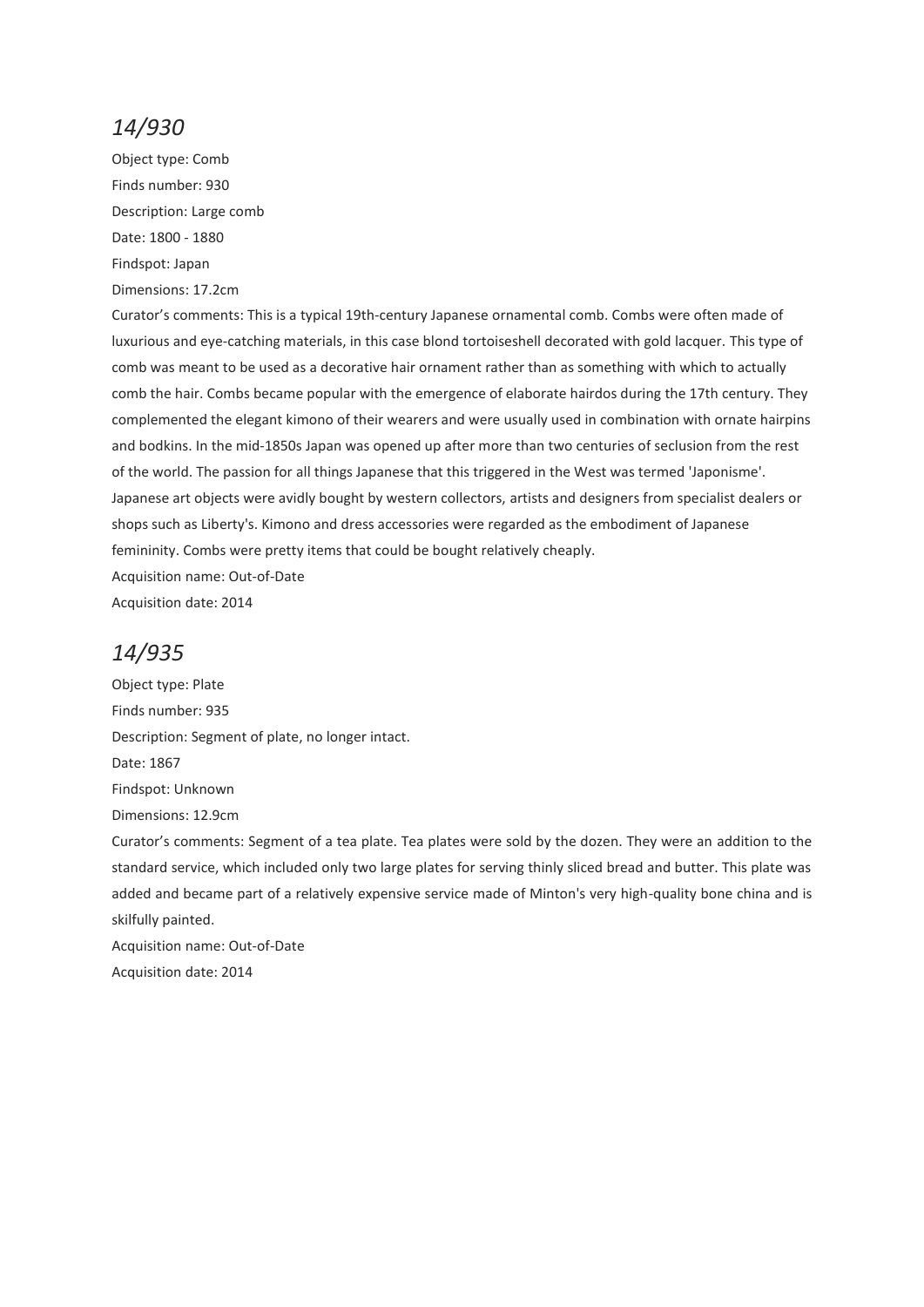Object type: Lava Finds number: 940 Description: Segment of lava Date: 1944 Findspot: Naples, Italy Dimensions: 3.1cm Curator's comments: A small segment of lava taken from the top of Mt. Vesuvius near the crater; it dates from its last eruption in 1944. Mount Vesuvius is famous for its eruption in AD79 killing thousands of people in the Roman cities of Pompeii and Herculaneum. Originally, it was assumed that the lava killed these people; however, volcanologists later discovered it was something far more deadly. Upon excavation, archaeologists discovered hollows in the volcanic ash where bodies fells and gradually decayed. These hollows were filled with plaster allowing us to see the final resting places and examine exactly what happened that day. Acquisition name: Out-of-Date Acquisition date: 2014

# *14/945*

Object type: Jug Finds number: 940 Description: Segment of a jug, no longer intact. Date: 1500 Findspot: Unknown Dimensions: 11.2 x 6.7cm Curator's comments: This funnel-necked drinking-jug is made from Siegburg clay. This type of clay proved ideal for making tough wine and beer mugs for export throughout Europe. Potters produced such pieces by throwing them quickly on a kick-wheel and then firing them to a high temperature using wood. The result was a hardwearing white stoneware. Acquisition name: Out-of-Date Acquisition date: 2014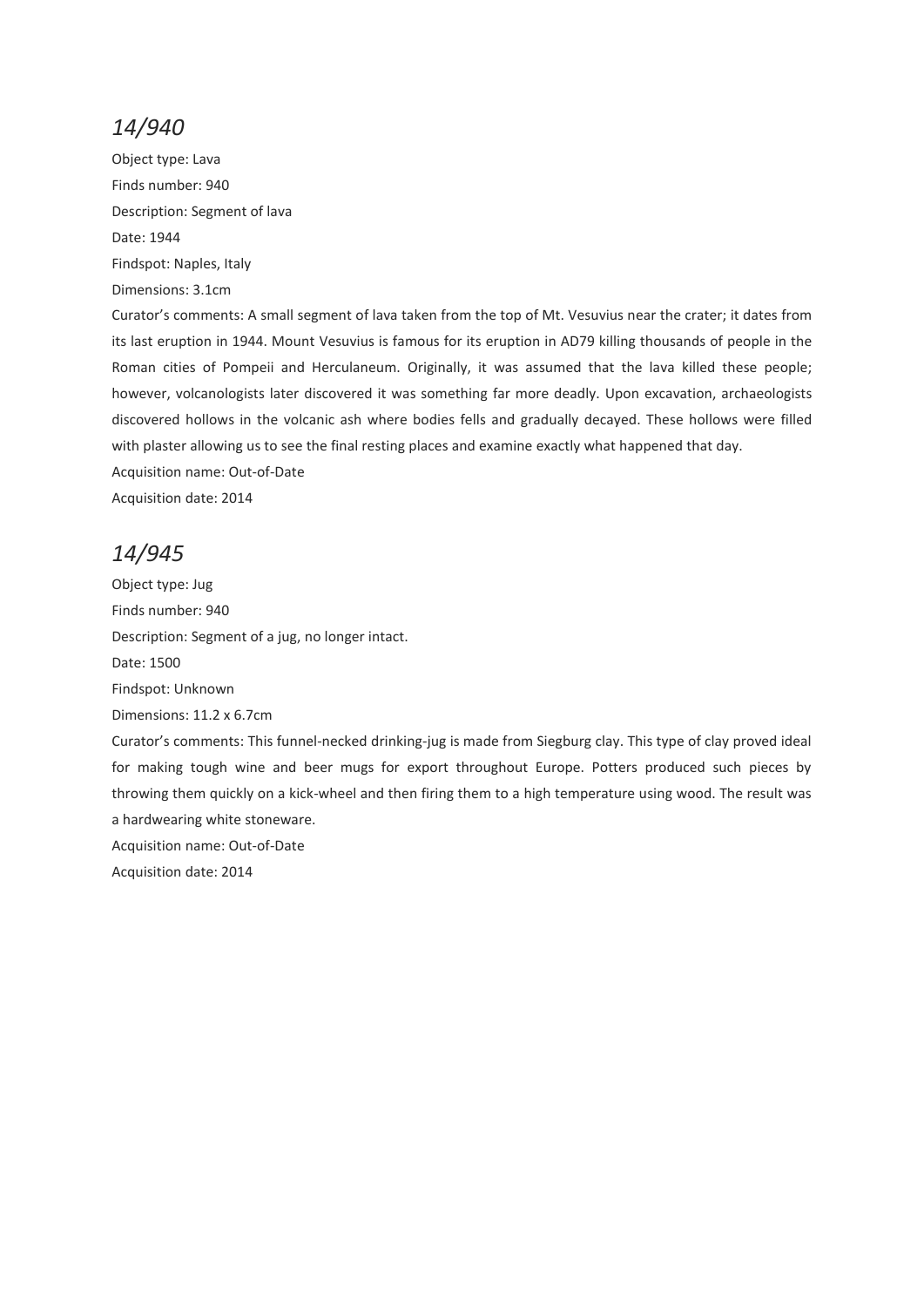Object type: Trowel Finds number: 950 Description: Pudding trowel Date: 1774 - 1775 Findspot: Unknown Dimensions: 34.5cm

Curator's comments: As the name suggests, this pudding trowel was used to serve pudding or dessert. The pudding trowel was a novelty at the beginning of the period 1700-1800 when delicate French desserts were increasingly popular in England. During this period dining habits became increasingly refined and a whole host of new dining and serving utensils developed. Pudding trowels often had elaborate pierced decoration. Here you can see exotic birds in the foliage.

Acquisition name: Out-of-Date Acquisition date: 2014

#### *14/955*

Object type: Jar Finds number: 955 Description: Segment of a jar, no longer intact. Date: 1711 to 1799 Findspot: China Dimensions: 7.2 x 4.2cm Curator's comments: Underneath the layers of sediment this enamelled porcelain jar was adorned with 100 bats, a symbol of good luck in Emperor Qianlong's era in the Qing Dynasty 1711 to 1799. Acquisition name: Out-of-Date Acquisition date: 2014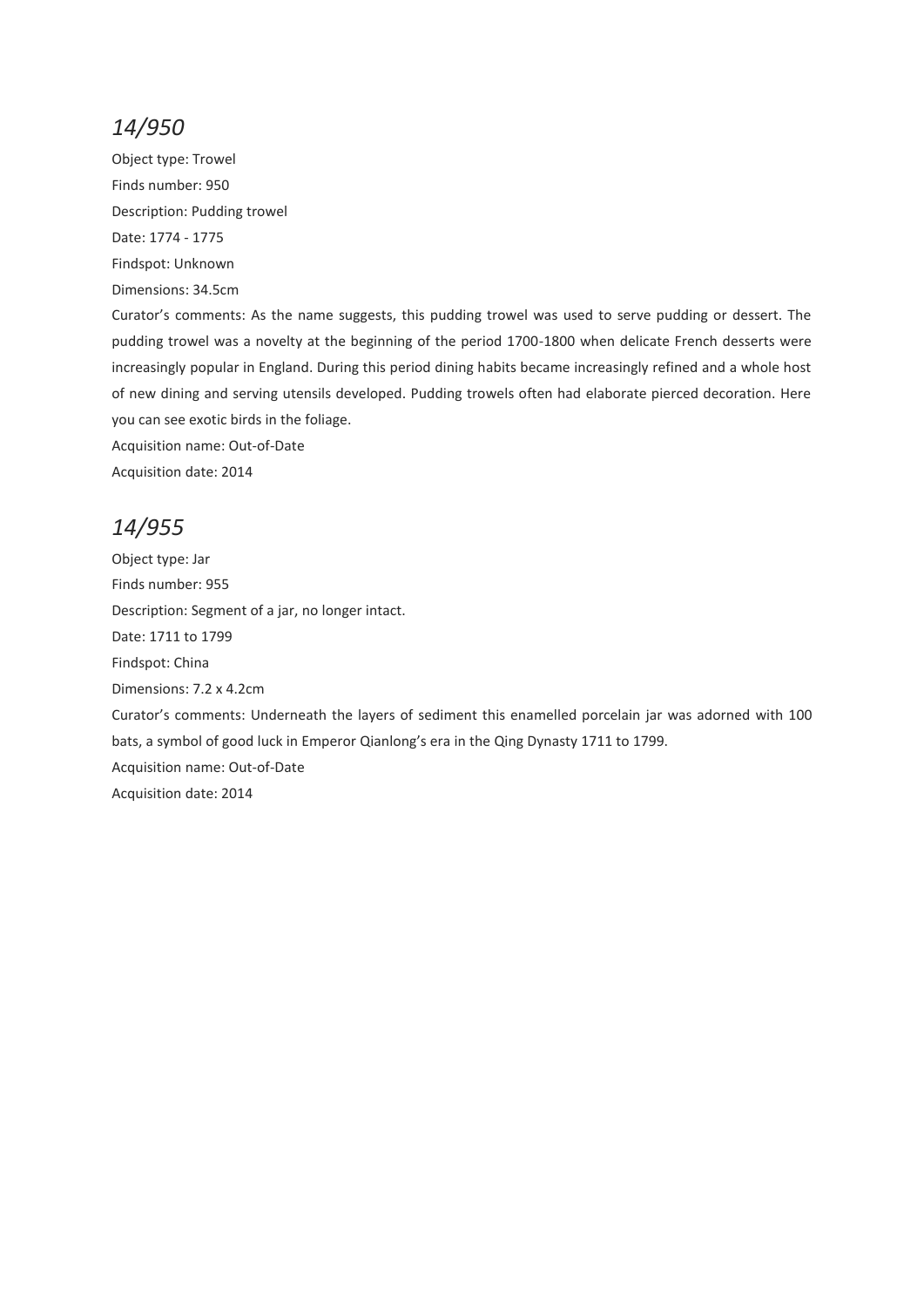Object type: Plate Finds number: 960 Description: Segment of plate, no longer intact. Date: 1790 Findspot: UK Dimensions: 13.1 x 8.4cm Curator's comments: One would certainly have thought that this late version of a tortoiseshell plate was made

in the English Midlands, but archaeological evidence has shown that it was made at the Swinton Pottery in Yorkshire (the unique 'cock's tail' moulded border of the plate matches fragments excavated there). It would also have been thought to date 20 or 30 years earlier, tortoiseshell decoration being firmly associated with the Rococo style and not with Neo-classicism.

Acquisition name: Out-of-Date

Acquisition date: 2014

# *14/965*

Object type: Bowl Finds number: 965 Description: Small bowl, no longer intact Date: 1600 Findspot: Unknown Dimensions: 11.2 x 9.1cm Curator's comments: Mould-blown. Fragment of a bowl, colourless, stamped with interlocking ovals. Acquisition name: Out-of-Date Acquisition date: 2014

# *14/970*

Object type: Oil lamp Finds number: 970 Description: Complete oil lamp Date: 600 BC Findspot: Unknown Dimensions: 17.1 x 11.2cm Curator's comments: Terracotta moulded lamp with horse motif in tondo. The body is sharply carinated with long rounded spout and pinched handle. Acquisition name: Out-of-Date Acquisition date: 2014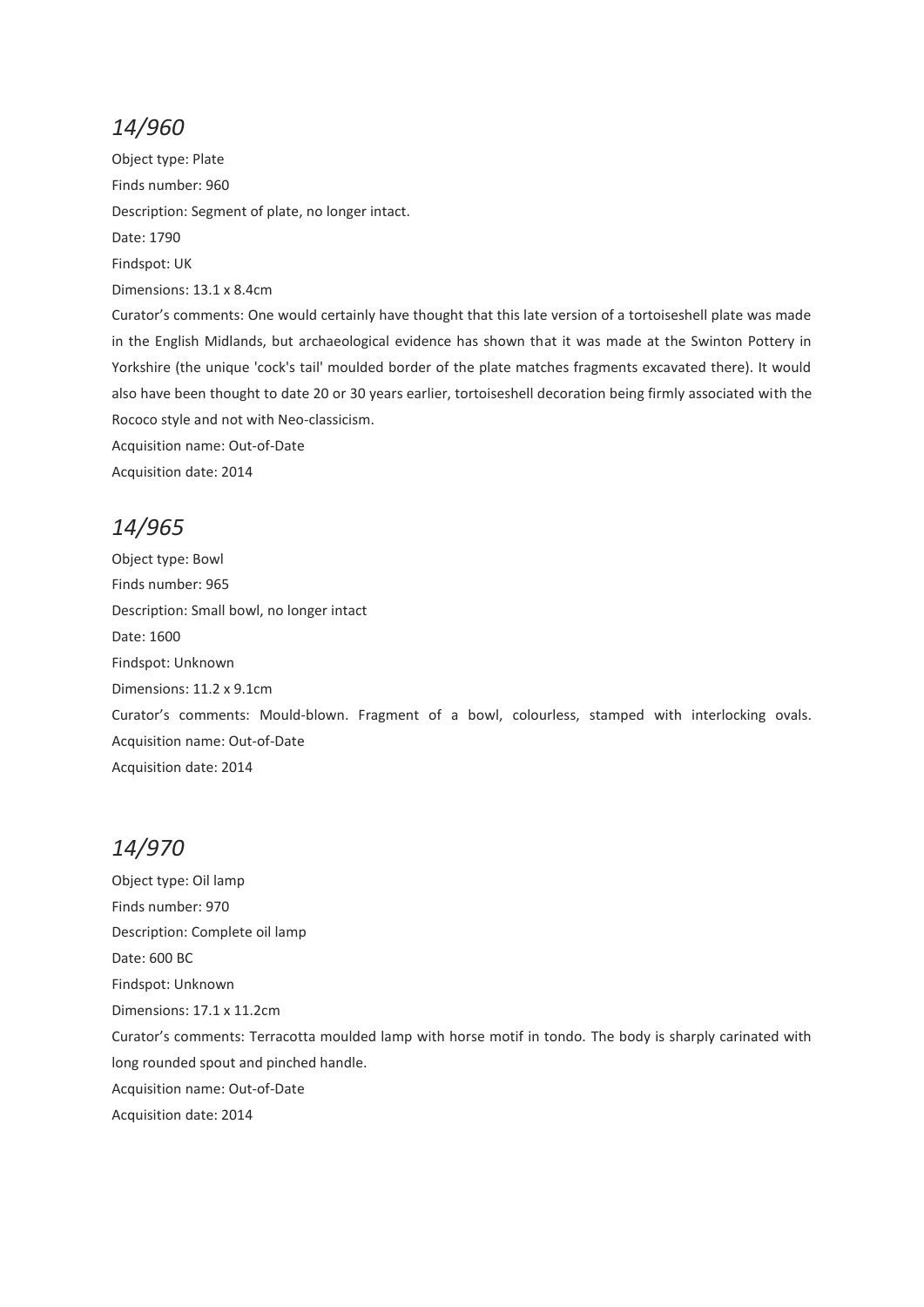Object type: Plate broken Finds number: 975 Description: Segment of plate, no longer intact. Date: 1300 Findspot: Unknown Dimensions: 12.9 x 6.2cm Curator's comments: Copper alloy plate with applied embossed plate showing horse and rider. Acquisition name: Out-of-Date Acquisition date: 2014

# *14/980*

Object type: Necklace Finds number: 980 Description Necklace with pendant Date: 100 – 300 AD Findspot: Unknown Dimensions: 13.2 x 4.2cm

Curator's comments: This gold necklace (1st–3rd century A.D.) features wheel-shaped finials and a crescentshaped pendant; symbolic of the sun and moon, such crescents are seen in Roman-period jewellery ranging from Britain to Egypt. During the Roman Republic, laws aimed at limiting the ostentatious display of personal wealth meant that Roman women wore very little gold jewellery. In the imperial period after 27 B.C., however, the wearing of lavish jewellery gained acceptance. To satisfy this new Roman market, which included not only aristocrats but also rich freed slaves, many goldsmiths migrated from established jewellery-making cities such as Alexandria and Antioch to work in Rome. Jewellery styles were consequently copied throughout the empire as well-to-do provincials sought to follow fashions set in the imperial capital; some of these Roman jewellery styles were very long-lived.

Acquisition name: Out-of-Date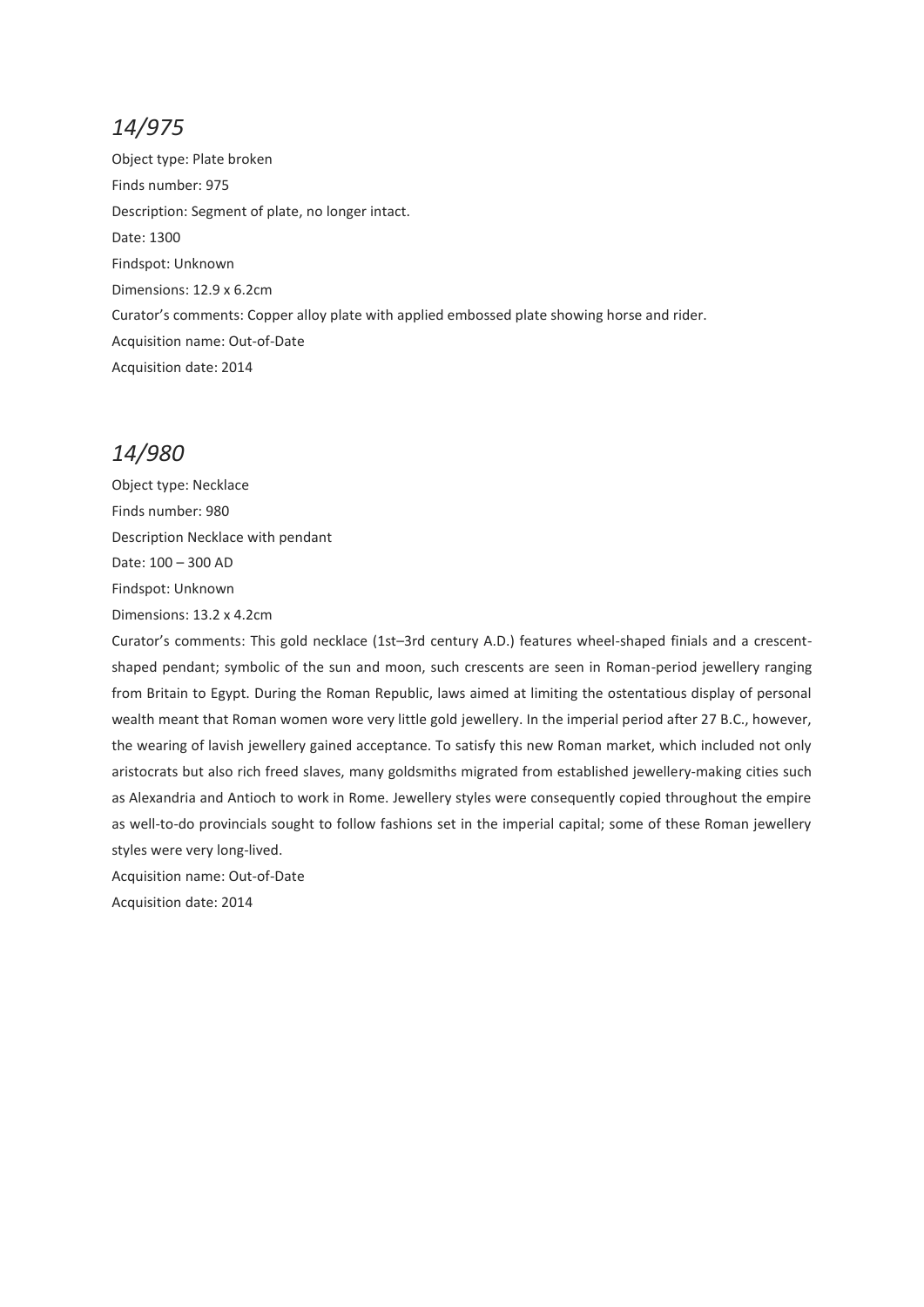Object type: Beads Finds number: 985 Description: Collection of beads Date: 1711 to 1799 Findspot: Unknown Diameter: 0.9cm Curator's comments: The pieces have a buff body, and each piece has slightly different glaze with varying levels of crackle. Glaze applied to one side of pieces, which have been pierced to aid removal from kiln. Acquisition name: Out-of-Date Acquisition date: 2014

#### *14/900*

Object type: Ring Finds number: 900 Description: Gold ring Date: 1600 Findspot: Germany Dimensions: 2.1cm

Curator's comments: The style of the decoration and the Latin inscription suggest that the ring may have been made in Germany for a Catholic marriage. At the date when this ring was made, about 1600, it may well have been worn on the right rather than the left hand, according to the normal Roman Catholic practice. In 1614 in Catholic Europe the Rituale Romanum (an official Catholic book concerning the services of the church) laid down that the left hand was to be used, as now. English Roman Catholics, however, followed the old practice until about the middle of the 18th century.

Acquisition name: Out-of-Date Acquisition date: 2014

# *14/995*

Object type: Jar Finds number: 995 Description: Small jar, complete Date: 1800 Findspot: Unknown Dimensions: 8.2 x 3cm Curator's comments: Unearthed in recent years, this small jar dates from the Victorian era and was found at Tilbury Docks where waste from London was unloaded onto the shore banks. Acquisition name: Out-of-Date Acquisition date: 2014